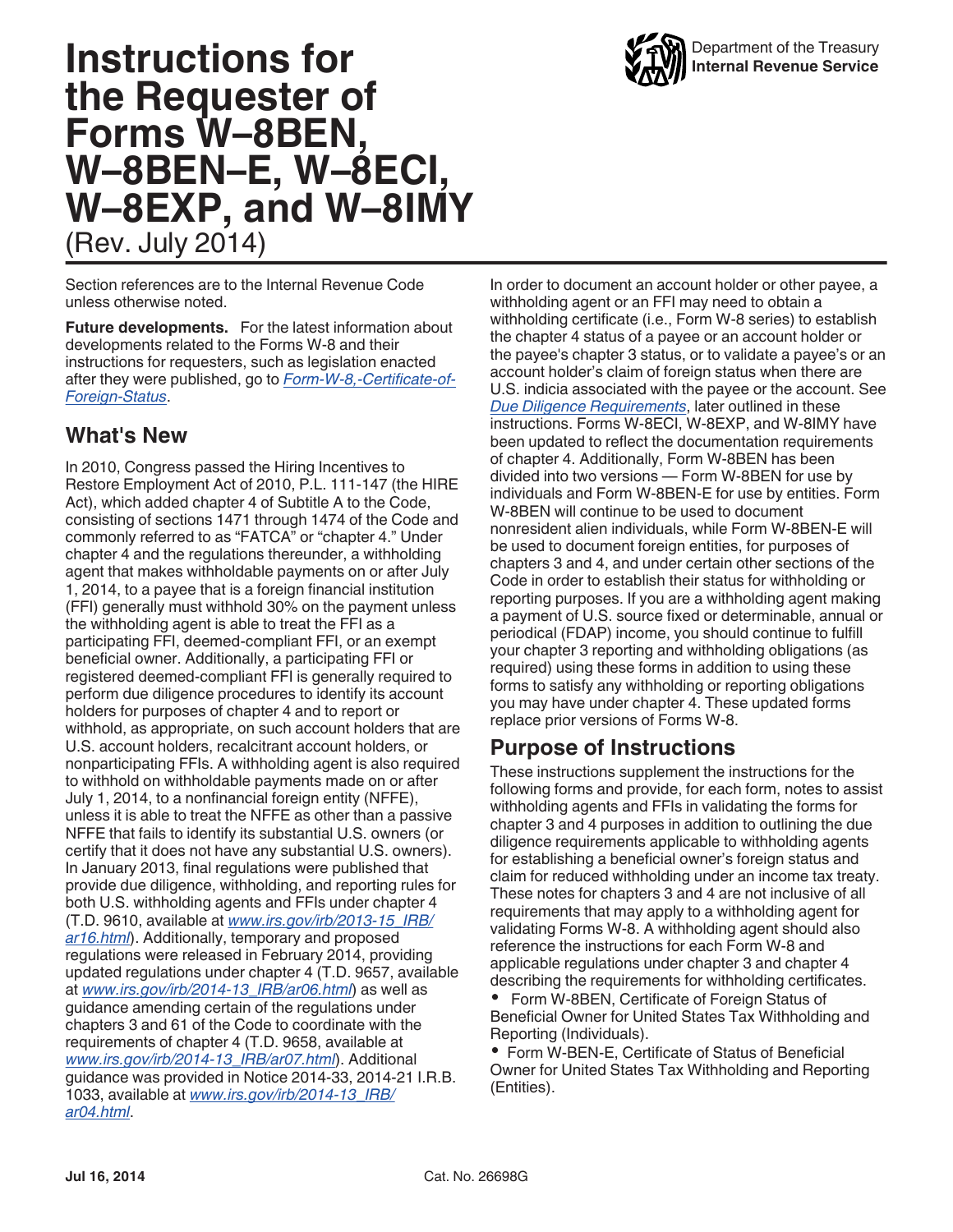Form W-8ECI, Certificate of Foreign Person's Claim That Income Is Effectively Connected With the Conduct of a Trade or Business in the United States.

 Form W-8EXP, Certificate of Foreign Government or Other Foreign Organization for United States Tax Withholding and Reporting.

 Form W-8IMY, Certificate of Foreign Intermediary, Foreign Flow-Through Entity, or Certain U.S. Branches for United States Tax Withholding and Reporting.

For general information and the purpose of each of the forms described in these instructions, see those forms and their accompanying instructions. For definitions of terms used and not defined in these instructions, see the Forms W-8 and their accompanying instructions for definitions that also apply for purposes of these instructions.



*Throughout these instructions, a reference to or mention of "Form W-8" includes Forms W-8BEN, W-8BEN-E, W-8ECI, W-8EXP, and W-8IMY.*

### **Requirements to Withhold**

For purposes of sections 1441 and 1442, a withholding agent must withhold 30% of any payment of an amount subject to chapter 3 withholding made to a payee that is a foreign person unless it can associate the payment with documentation (for example, Form W-8 or Form W-9, Request for Taxpayer Identification Number and Certification) upon which it is permitted to rely to treat the payment as made to (a) a payee that is a U.S. person or (b) a beneficial owner that is a foreign person entitled to a reduced rate of or exemption from withholding. See, however, Regulations section 1.1441-1(c)(17), allowing a payment to be associated with documentary evidence rather than a Form W-8 for a payment made outside the United States with respect to an offshore obligation under Regulations section 1.6049-5(c)(1). A withholding agent must also withhold under section 1443 on certain payments to foreign tax-exempt organizations that constitute unrelated business taxable income or are subject to the 4% excise tax imposed by section 4948. However, a withholding agent making a payment to a foreign person need not withhold if the foreign person assumes responsibility for withholding on the payment as a qualified intermediary, a withholding foreign partnership, or a withholding foreign trust and has provided a valid Form W-8IMY certifying to such status. Withholding is also not required if the payment is made to a U.S. branch of a foreign insurance company or foreign bank or a territory financial institution that agrees to be treated as a U.S. person under the requirements of Regulations section 1.1441-1(b)(2)(iv)(A) and provides a valid Form W-8IMY certifying to such status.

Generally, an amount is subject to withholding for purposes of chapter 3 if it is an amount from sources within the United States that is FDAP income. FDAP income is all income included in gross income, including interest (and original issue discount), dividends, rents, royalties, and compensation. FDAP income does not include most gains from the sale of property (including market discount and option premiums). FDAP income also does not include items of income excluded from

gross income without regard to the U.S. or foreign status of the owner of the income, such as interest under section 103(a).

Generally, under section 1446, a partnership that allocates effectively connected taxable income (ECTI) to a foreign person must withhold at the highest tax rate applicable to that person for the type of income allocated (for example, ordinary income or capital gains). Unless the partnership is a publicly traded partnership, the partnership must withhold in the year the ECTI is allocable to the foreign partner, rather than the year in which the distribution is made. The partnership may rely on documentation (for example, Form W-8BEN, Form W-8BEN-E, or Form W-9) to determine if the partner is foreign or domestic and the type of partner (for example, individual or corporate). A partnership that does not receive valid documentation or knows or has reason to know that the documentation is incorrect or unreliable must presume the partner is foreign.

For purposes of chapter 4, a withholding agent must withhold 30% of any payment of U.S. source FDAP income that is a withholdable payment (defined in Regulations section 1.1473-1(a)) made to a nonparticipating FFI under Regulations section 1.1471-2(a), an NFFE that is not an excepted NFFE (defined in Regulations section  $1.1472-1(c)(1)$ ) and does not disclose its substantial U.S. owners (or certify that it has no substantial U.S. owners) under Regulations section 1.1472-1(b), or an exempt beneficial owner under Regulations section 1.1471-6. In addition, a withholding agent that is a participating FFI must withhold to the extent required under Regulations section 1.1471-4(b) and its FFI agreement, which, in addition to the requirements mentioned in the previous sentence, requires withholding on withholdable payments made to recalcitrant account holders of the FFI. A similar requirement applies in certain cases to certain classes of registered deemed-compliant FFIs. See Regulations section 1.1471-5(f)(1). A participating FFI (or registered deemed-compliant FFI) may use a Form W-8 to document and establish the foreign status of an account holder. See Regulations section 1.1471-5(g) for when a participating FFI or registered deemed-compliant FFI must treat an account holder as a recalcitrant account holder. An FFI that is considered a reporting FFI under a Model 1 or Model 2 intergovernmental agreement (IGA) may apply the requirements of the applicable IGA to document its account holders for purposes of FATCA.

## **Who Is a Withholding Agent?**

Any person, U.S. or foreign, in whatever capacity acting, that has control, receipt, custody, disposal, or payment of an amount subject to withholding for chapter 3 purposes or a withholdable payment for chapter 4 purposes is a withholding agent. The withholding agent may be an individual, corporation, partnership, trust, association, or any other entity, including (but not limited to) any foreign intermediary, foreign partnership, or U.S. branch of certain foreign banks and insurance companies. If several persons qualify as withholding agents for a single payment, the tax required to be withheld must only be withheld once. Generally, the person who pays (or causes to be paid) an amount subject to withholding under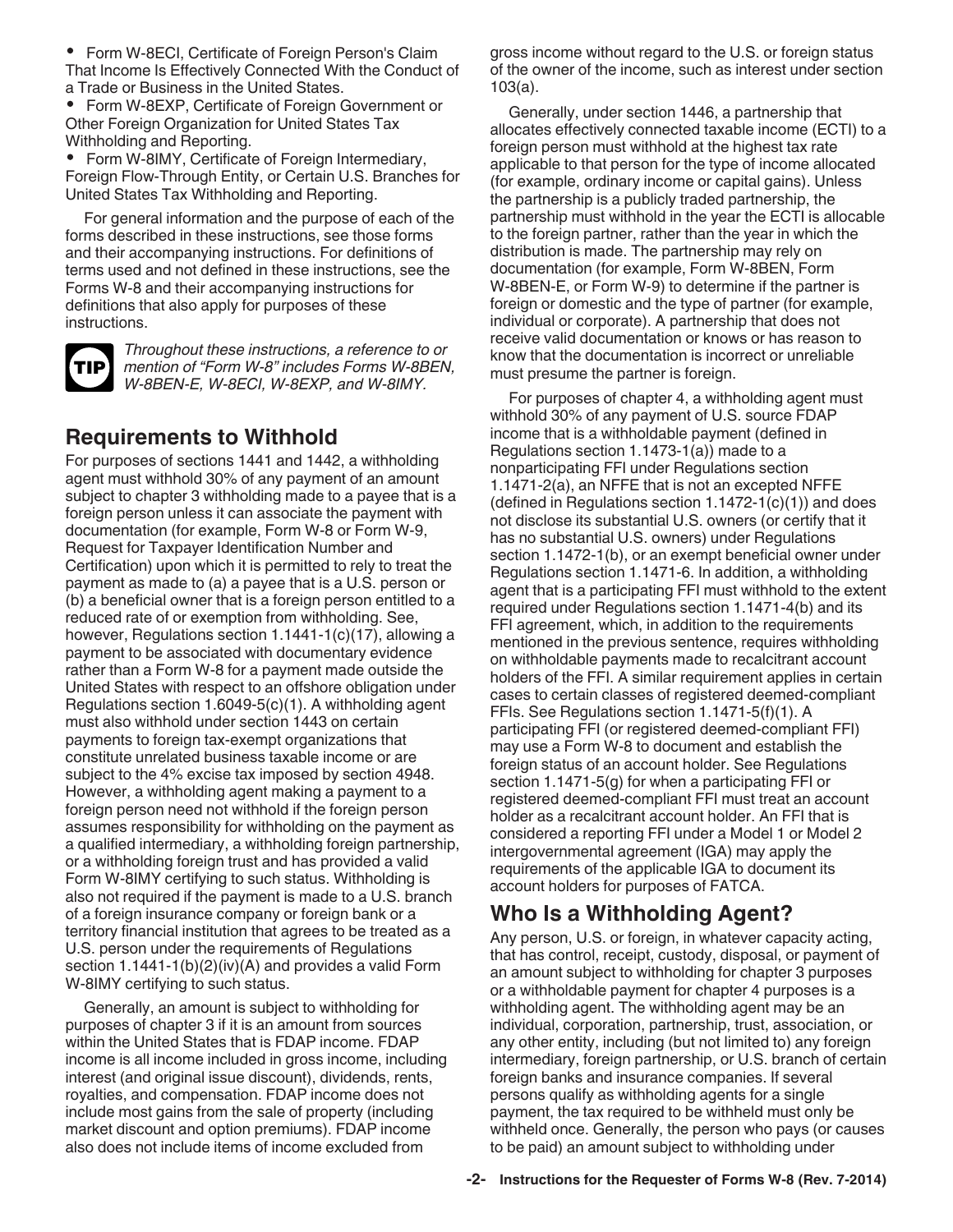chapter 3 or a withholdable payment to the foreign person (or to its agent) must withhold. See the Instructions for Form 1042, Annual Withholding Tax Return for U.S. Source Income of Foreign Persons, and Form 1042-S, Foreign Person's U.S. Source Income Subject to Withholding, for return filing and information reporting obligations with respect to payments made to foreign persons.

For ECTI allocable to a foreign partner, the partnership is generally the withholding agent and must file Form 8804, Annual Return for Partnership Withholding Tax (Section 1446), Form 8805, Foreign Partner's Information Statement of Section 1446 Withholding Tax, and Form 8813, Partnership Withholding Tax Payment Voucher (Section 1446).

### **Responsibilities of a Withholding Agent**

#### **Chapter 3 and Form 1099 Responsibilities**

If you are a withholding agent making a payment of U.S. source interest, dividends, rents, royalties, commissions, nonemployee compensation, other FDAP gains, profits, or income, and certain other amounts (including broker and barter exchange transactions, and certain payments made by fishing boat operators), you are generally required to obtain from the payee either a Form W-9 or a Form W-8. These forms are also used to establish a person's status for purposes of domestic information reporting (for example, on a Form 1099) and backup withholding, including to determine, for purposes of section 6050W, whether a participating payee is a foreign person. If you receive a Form W-9, you must generally make an information return on a Form 1099 (unless the payee has provided a valid code on the form to indicate it is an exempt recipient). If you receive a Form W-8, you are exempt from reporting on Form 1099, but you may have to file Form 1042-S and withhold under the rules applicable to payments made to foreign persons. See the Instructions for Form 1042-S for more information. See, however, Regulations section 1.1441-1(c)(17), allowing a payment to be associated with documentation other than a Form W-8 for a payment made outside the United States with respect to an offshore obligation under Regulations section 1.6049-5(c)(1).

Generally, for purposes of chapter 3, you must withhold 30% from the gross amount of FDAP income paid to a foreign person that is an amount subject to chapter 3 withholding under Regulations section 1.1441-2(a) unless you can reliably associate the payment with a Form W-8 or other permitted documentation. You can reliably associate a payment with a Form W-8 if you hold a valid form, you can reliably determine how much of the payment relates to the form, and you have no actual knowledge or reason to know that any of the information or certifications on the form are unreliable or incorrect. In addition, a partnership that has ECTI allocable to a foreign partner is a withholding agent with respect to that income and must withhold in accordance with the provisions of Regulations sections 1.1446-1 through 1.1446-6. See the Instructions for Forms 8804, 8805, and 8813.

Generally, a foreign person that is a partner in a partnership that submits a Form W-8 for purposes of section 1441 or 1442 will satisfy the documentation requirements under section 1446. However, in some cases the documentation requirements for sections 1441 and 1442 do not match the documentation requirements of section 1446. For example, a partner may generally submit Form W-8BEN-E to establish itself as a foreign person for purposes of section 1446, but a foreign partnership or foreign grantor trust must submit Form W-8IMY and accompanying documentation as provided by Regulations sections 1.1446-1 through 1.1446-6. Also, the owner of a disregarded entity, rather than the entity itself, must submit the appropriate Form W-8 for purposes of section 1446.

#### **Failure to Obtain Form W-8 or Form W-9 — Presumption Rules**

If you do not receive a Form W-8 or Form W-9 that you may rely upon, or cannot otherwise determine whether a payment should be treated as made to a U.S. person or to a foreign person, use the presumption rules provided in the Regulations under sections 1441, 1446, 1471, 6045, and 6049. However, you may not withhold at a reduced rate by applying the presumption rules if you have actual knowledge that a higher withholding rate is applicable.

#### **Chapter 4 Responsibilities**

For purposes of chapter 4, if you are a withholding agent making a withholdable payment to an entity payee, you must establish the chapter 4 status of the entity payee (as required for chapter 4 purposes) to determine if withholding applies by generally obtaining a Form W-8 that you can reliably associate with the payment. If you are not making a withholdable payment, a valid chapter 4 status is generally not required on the form for the payee, but see the additional requirements for providing a chapter 4 status by an entity providing a Form W-8IMY. You can reliably associate a payment with a Form W-8 for purposes of establishing a payee's chapter 4 status if, prior to the payment, you obtain a valid form that contains the information required for chapter 4 purposes, you can reliably determine how much of the payment relates to the documentation, and you have no actual knowledge or reason to know that any of the information, certifications, or statements in, or associated with, the documentation are unreliable or incorrect for chapter 4 purposes. See Regulations section 1.1471-3(e)(4) for "reason to know" standards for purposes of chapter 4.

Thus, a withholding agent must also determine if a payment is a withholdable payment without regard to exceptions from withholding applicable under chapter 3 and, for each such withholdable payment, must obtain a Form W-8 upon which it is permitted to rely under chapter 4 to determine the chapter 4 status of a payee that is a foreign person for purposes of whether withholding applies under chapter 4. See, however, Regulations section 1.1471-3(d) for cases in which a withholding agent may obtain other documentation to determine an entity payee's chapter 4 status. For a participating FFI or registered deemed-compliant FFI, see the requirements under Regulations section 1.1471-4 or the requirements of an applicable IGA for the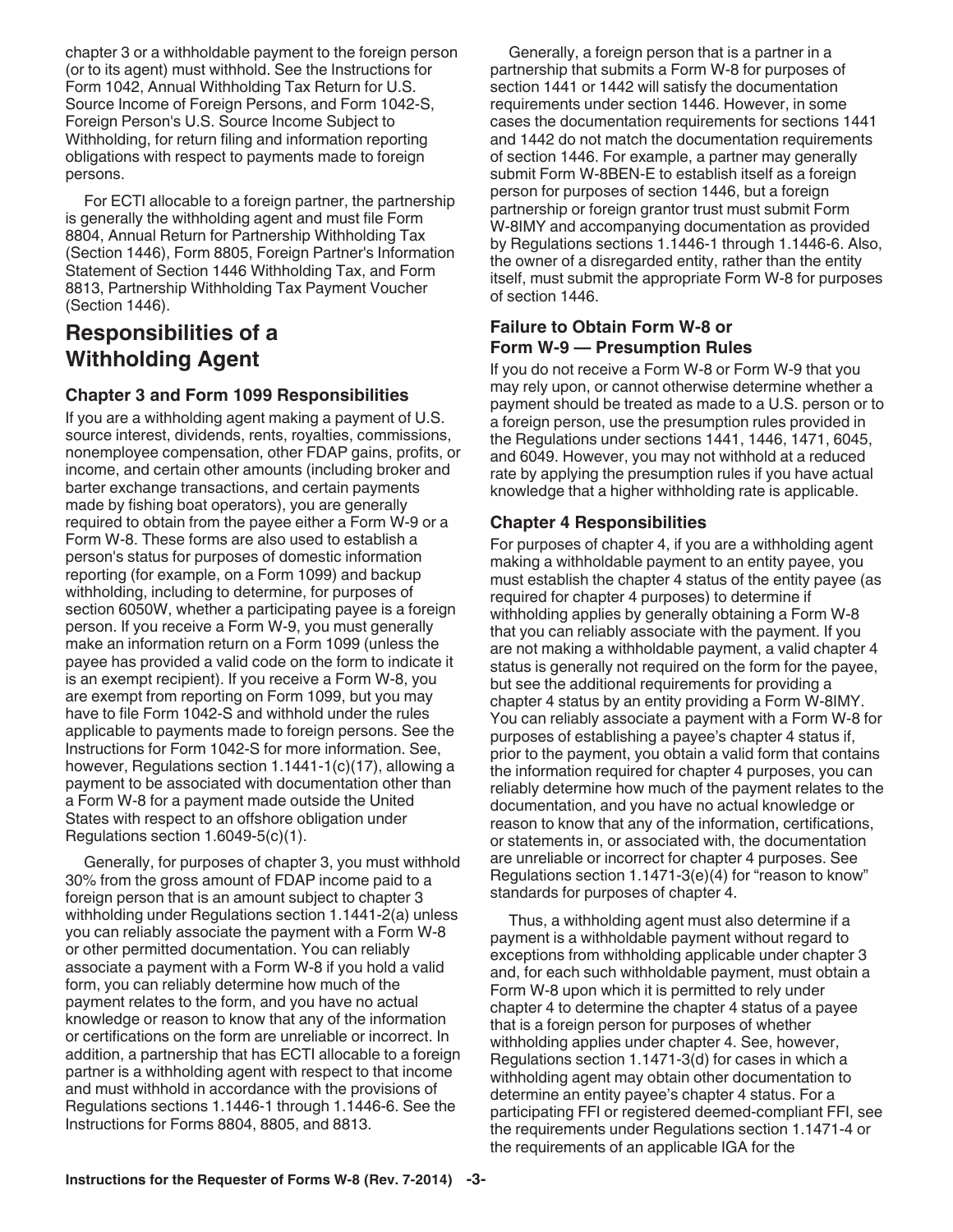documentation permitted to be used to document an account holder for purposes of FATCA.

If you determine that you are making a withholdable payment to an entity and cannot reliably associate the payment with a Form W-8 or other permitted documentation that is valid for chapter 4 purposes, you are required to treat the entity payee as a nonparticipating FFI such that withholding applies under Regulations section 1.1471-2(a). If you are making a withholdable payment to an NFFE, you must withhold under Regulations section 1.1472-1 unless the NFFE (or other entity that is the beneficial owner of the payment) certifies on Form W-8 that it does not have any substantial U.S. owners or identifies its substantial U.S. owners or is a class of NFFE that certifies its status on Form W-8 to obtain an exemption from these requirements. See also Regulations sections 1.1471-2(a)(4)(ii) and 1.1472-1(b)(2) for transition rules for withholdable payments made to entities prior to July 1, 2016, for which withholding (and establishing a payee's chapter 4 status) is not generally required before that date. If you are a withholding agent that is a participating FFI, you are required to withhold on withholdable payments made to accounts held by recalcitrant account holders as well as to nonparticipating FFIs (including entities treated as nonparticipating FFIs under the chapter 4 presumption rules) under Regulations section 1.1471-4(b). See Regulations section 1.1471-4(c) for the standards of knowledge applicable to participating FFIs when documenting their account holders. A participating FFI acting as a withholding agent with respect to a withholdable payment made to an NFFE that is not an account holder of the participating FFI must also withhold to the extent required under Regulations section 1.1472-1 and, as applicable, based on the chapter 4 presumption rules. If you make a withholdable payment to a payee (including a payee that is not an account holder), you may be required to report the payment on Form 1042-S or on Form 8966, FATCA Report, or both, to the extent required in the instructions for those forms. See the Instructions for Form 1042-S and Form 8966 for more information.

You may use the Form W-8 received from a payee or an account holder documenting the payee or account holder in connection with your withholding and reporting obligations under chapter 4 (in addition to those under chapter 3).

Do not send Forms W-8 to the IRS. Instead, keep the forms in your records for as long as they may be relevant to the determination of your tax liability under section 1461 (for payments subject to withholding under chapter 3), section 1474 (for withholdable payments under chapter 4), or Regulations section 1.1471-4(c)(2)(iv) (for an FFI documenting account holders).

### **Requesting Form W-8**

Request a Form W-8 described in these instructions from any person to whom you are making a payment that you presume or otherwise believe to be a foreign person. You should request the form before making a payment so that you have the form when you make the payment. A withholding agent or payer that fails to obtain a Form W-8 or Form W-9 and fails to withhold as required under the

presumption rules may be assessed tax at the 30% rate or backup withholding rate of 28%, as well as interest and penalties for lack of compliance. See later in the discussion of Form W-8IMY as to the extent that form is required to be collected by a withholding agent making a payment to a qualified securities lender.

A partnership should request a Form W-8 or W-9 from any partner that is allocated income that is effectively connected with the conduct of the partnership's U.S. trade or business. A partnership that fails to withhold as required under section 1446 is liable for the tax required to be withheld. In addition, the partnership may be liable for interest, penalties, and additions to the tax even if there is no underlying tax liability due from a foreign partner on its allocable share of partnership ECTI.

When you receive a completed Form W-8, you must review it for completeness and accuracy with respect to the claims made on the form. This responsibility extends to the information attached to Form W-8, including for Form W-8IMY, withholding statements, beneficial owner withholding certificates, or other documentation and information to the extent such documentation is required to be associated with the Form W-8IMY. See below for specific requirements for each type of Form W-8. You may accept a valid Form W-8 for chapter 3 or 61 (for Form 1099 reporting) purposes that does not contain a valid chapter 4 status for an entity payee with respect to payments that you determine are not withholdable payments. Otherwise, you must request a chapter 4 status be provided in accordance with these instructions. See *Notes for Validating Form W-8IMY*, later in these instructions, for when a chapter 4 status is required on Form W-8IMY.

If you are a withholding agent making a withholdable payment or a payment subject to chapter 3 withholding and you make the payment to an intermediary, you must obtain documentation (for example, Form W-8IMY) from such intermediary (including the intermediary's chapter 4 status if the payment is also a withholdable payment), as well as any required documentation from the beneficial owner or owners of the payment.

#### **Requesting Prior Form W-8 Versions**

For purposes of chapter 3, a withholding agent can request the prior version of Form W-8 if the form is executed before the end of the six month period beginning with the month after the revision date shown on the form, and may rely on the form until the form's period of validity expires. See Regulations sections 1.1441-1(e)(4)(ii) and (viii)(C). For purposes of chapter 4, a withholding agent may request the prior version of Form W-8 but may rely on the prior version of the form only to the extent permitted under the allowance for reliance on a pre-FATCA Form W-8. See Regulations section 1.1471-3(d)(1) regarding reliance on a pre-FATCA Form W-8 for chapter 4 purposes and the period of validity for a form used for this purpose. Notwithstanding the above, for purposes of both chapters 3 and 4, a withholding agent making a payment to, or documenting, an entity payee or account holder can request the prior version of a Form W-8BEN-E, W-8IMY, W-8EXP, or W-8ECI prior to January 1, 2015, and with respect to chapter 3 may rely on the form to the extent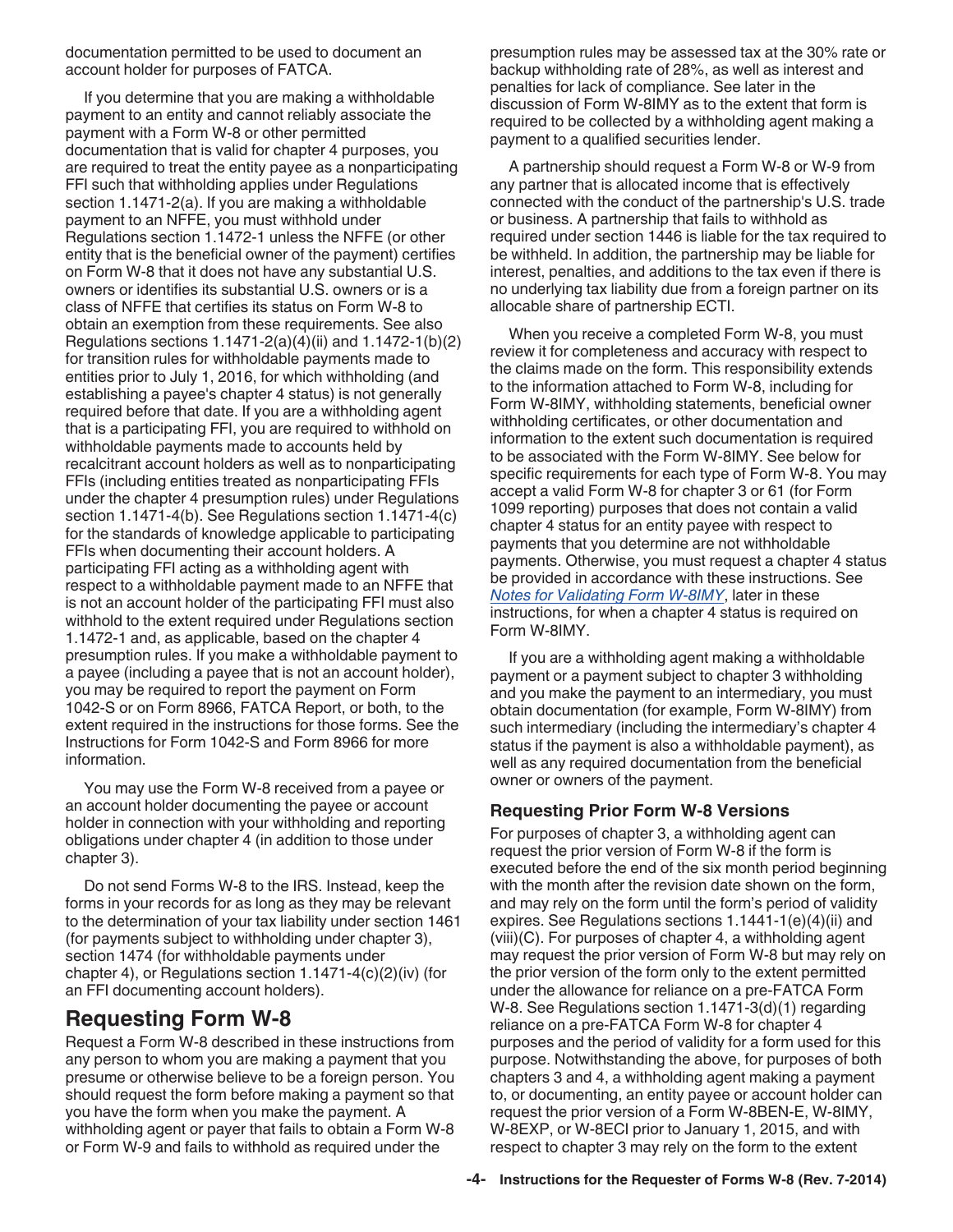otherwise permitted until the form's period of validity expires (subject to a change in circumstances), but with respect to chapter 4 may rely on the form only to the extent permitted under the allowance for reliance on a pre-FATCA Form W-8. A withholding agent may rely on a prior version of a Form W-8 described in the preceding sentence only if it is provided to the withholding agent prior to January 1, 2015. Also see Notice 2014-33, 2014-21 I.R.B. 1033, available at *[www.irs.gov/irb/](http://www.irs.gov/irb/2014-21_IRB/ar01.html) [2014-13\\_IRB/ar07.html](http://www.irs.gov/irb/2014-21_IRB/ar01.html)* for when a withholding agent may treat an obligation open before January 1, 2015, as a preexisting obligation for purposes of applying the due diligence procedures under chapter 4.

#### **FFI's Requirement To Request Form W-8 To Document Account Holders**

If you are an FFI maintaining an account for an account holder, you may be required to perform due diligence procedures to identify and document a U.S. account holder or entity account holder even if you are not making a payment that is a withholdable payment (or an amount subject to chapter 3 withholding) to the account holder. You may also use Forms W-8 to document the chapter 4 status of a foreign account holder regardless of whether you make a payment that is a withholdable payment or an amount subject to chapter 3 withholding to the account holder, and to validate a claim of foreign status made by the account holder when the account has certain U.S. indicia. For example, an FFI may treat an individual account holder that has U.S. indicia (as described in Regulations section  $1.1471-4(c)(5)(iv)(B)$  as a foreign person for purposes of its U.S. account reporting requirements when the individual provides a withholding certificate (Form W-8BEN) and certain documentary evidence establishing foreign status. Similar documentation rules apply to a registered deemed-compliant FFI for chapter 4 purposes. See Regulations section 1.1471-5(f)(1).

In the case of an FFI documenting an account holder of an account that the FFI determines is excepted as a financial account under Regulations section 1.1471-5(b) (2), a Form W-8 (or other permitted documentation for chapter 4 purposes) need not be provided unless the form is associated with amounts subject to withholding under chapter 3. In such a case, a valid chapter 4 status need not be provided on the form (only the information needed for chapter 3 purposes with respect to the account holder).

#### **Requirements for Payment Settlement Entities (PSEs)**

Under section 6050W, a PSE is required to report certain payments on Form 1099-K made to a participating payee if the PSE does not establish the foreign status of the payee. A Form W-8BEN, W-8BEN-E, or W-8ECI (as applicable) may be used for this purpose. See the requirements of section 6050W for when other documentation may be used for this purpose.

# **Special Rules for Requesting Specific Types of Forms W–8**

### **Form W–8BEN**

Request Form W-8BEN from any foreign individual to whom you are making a payment subject to chapter 3 withholding or a withholdable payment if he or she is the beneficial owner of the income, whether or not he or she is claiming a reduced rate of, or exemption from, withholding (including under an applicable income tax treaty). In addition, if you are a partnership, request Form W-8BEN for purposes of section 1446 from any foreign partner that is an individual who is allocated ECTI. A beneficial owner is required to enter a U.S. taxpayer identification number (TIN) on line 5 if he or she is submitting the form to a partnership that conducts a trade or business in the United States.

Also request Form W-8BEN when an individual payee may claim an exception from domestic information reporting on Form 1099 (including section 6050W) and backup withholding under section 3406 as a foreign person for certain types of income, including broker proceeds, short-term original issue discount, bank deposit interest, foreign source interest, dividends, rents, or royalties.

Finally, request Form W-8BEN if you are a participating FFI or registered deemed-compliant FFI required to establish the foreign status of an individual account holder for chapter 4 purposes or under the requirements of an applicable IGA, absent obtaining other applicable documentation that may be used for this purpose under chapter 4 or the IGA.

**TIN requirements for Forms W-8BEN.** You should request the individual payee's foreign TIN to be completed on line 6 of the Form W-8BEN if the payee is providing the Form W-8BEN with respect to an obligation held at your U.S. office and you are a financial institution. If a foreign TIN is not provided for the payee in this case, you may not treat the Form W-8BEN as valid if you know that the payee has a foreign TIN that it has not provided, unless you have a record of the TIN in your account files that you are able to report on Form 1042-S. In any other case in which the foreign TIN is not provided, you must obtain the individual payee's date of birth on line 8 in order to treat the Form W-8BEN as valid unless you otherwise have the individual payee's date of birth in your account files for the payee that you are able to report on a Form 1042-S. Note that a future revision to Form W-8BEN may require you to obtain both a foreign TIN and date of birth for a payee described in this paragraph.

#### **Form W–8BEN–E**

Request Form W-8BEN-E from any foreign entity to which you are making a payment of an amount subject to chapter 3 withholding or a withholdable payment if the entity is the beneficial owner of the income, whether or not it is claiming a reduced rate of, or exemption from, withholding (including under an applicable income tax treaty). A foreign reverse hybrid entity claiming treaty benefits on its own behalf should submit to you a Form W-8BEN-E with respect to the income for which treaty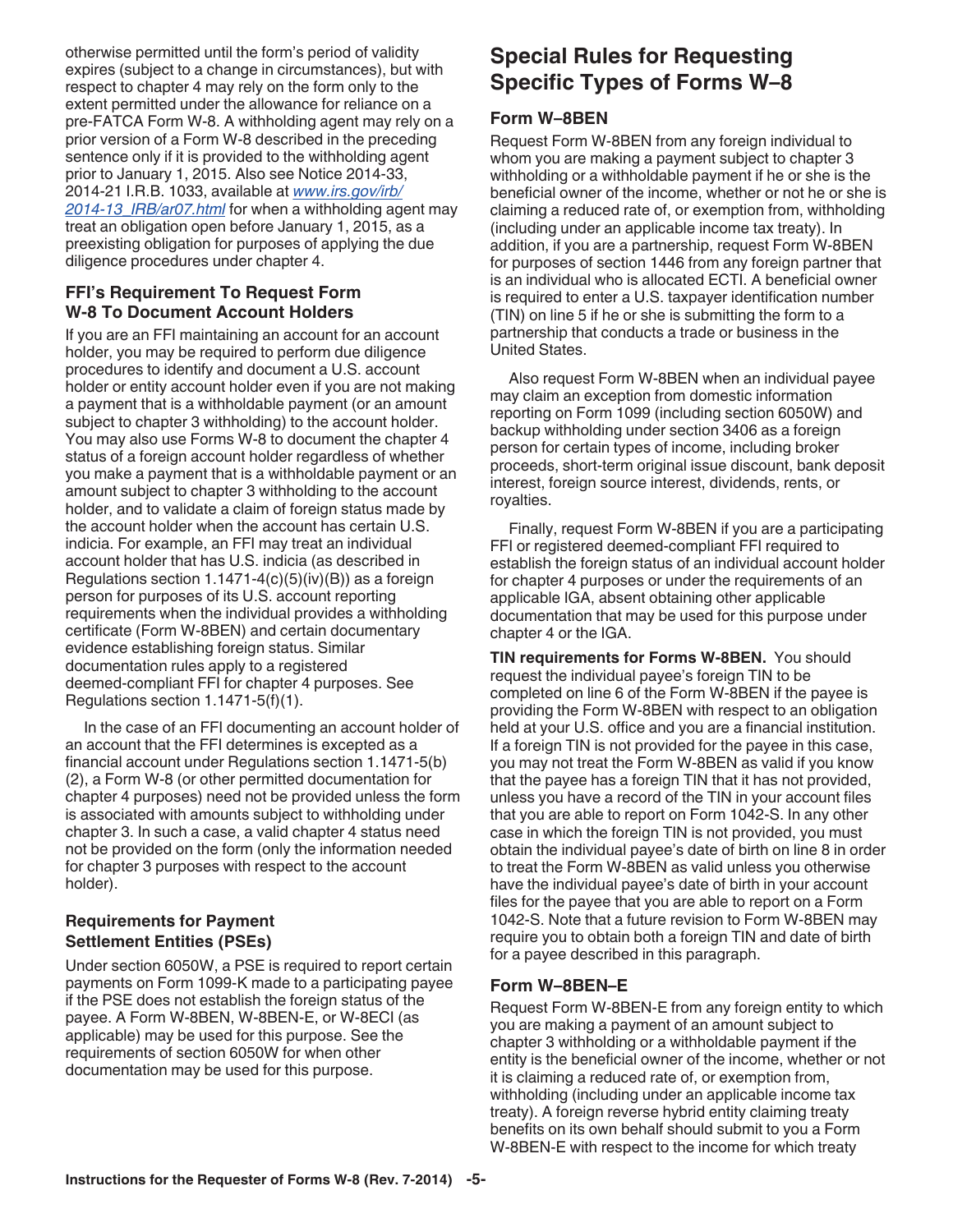<span id="page-5-0"></span>benefits are being claimed even though it is not the beneficial owner of the income under U.S. tax principles. See *[Special Requirements for Hybrid and Reverse Hybrid](#page-9-0)  [Entities](#page-9-0)*, later in these instructions, for further requirements for chapter 4 purposes. In addition, if you are a partnership, request Form W-8BEN-E for purposes of section 1446 from any foreign partner that is an entity that is allocated ECTI (other than a foreign partner that is a partnership, grantor trust, or person or organization that qualifies to file Form W-8EXP). A beneficial owner is required to enter a U.S. TIN for section 1446 purposes on line 8 if it is submitting the form to a partnership that conducts a trade or business in the United States. Also request Form W-8BEN-E when an entity payee may claim an exception from domestic information reporting as a foreign person (including for section 6050W purposes) or to establish that certain income from notional principal contracts is not effectively connected with the conduct of a U.S. trade or business for purposes of the reporting requirements on Form 1042-S for such payments. See Regulations section 1.1441-4.

For a Form W-8BEN-E that is associated with a withholdable payment to a foreign entity, you must obtain a valid chapter 4 status for the entity to the extent required for chapter 4 purposes to determine if withholding applies under chapter 4, and must obtain an applicable certification in Parts IV through XXVIII unless provided otherwise in the instructions for Form W-8BEN-E (see *Alternative Certifications Under an Applicable IGA*, below). Also, see Regulations section 1.1471-1(b)(19) (defines chapter 4 status). A valid chapter 4 status is not required to be provided when the form is associated with a payment subject to chapter 3 withholding that is not a withholdable payment, when the payment is made with respect to a preexisting obligation before January 1, 2016, to the extent provided in Regulations section 1.1471-2(a)  $(4)(ii)$  or 1.1472-1(b) $(2)$ , or the payment is made to an account that is excepted as a financial account under Regulations section 1.1471-5(b)(2).

If you are a participating FFI or registered deemed-compliant FFI, request Form W-8BEN-E (or other permitted documentation) to document the chapter 4 status of an entity account holder, regardless of whether you make a withholdable payment or an amount subject to chapter 3 withholding to such entity when you are required to do so under your chapter 4 due diligence requirements or under the requirements of an applicable IGA.

#### **Alternative Certifications Under an Applicable IGA**

If you are an FFI covered under a Model 1 IGA or Model 2 IGA using Form W-8BEN-E to document account holders pursuant to the due diligence requirements of Annex I of an applicable IGA, you may be permitted to request alternative certifications from your account holders in accordance with the requirements of and definitions applicable to the IGA to which you are subject instead of the certifications in Parts IV through XXVIII of the Form W-8BEN-E (which are based on the regulations under chapter 4). You should provide those certifications to account holders that provide you with a Form W-8BEN-E, and the account holder should attach the completed certification to the Form W-8BEN-E in lieu of completing a

certification otherwise required in Parts IV through XXVIII of the form. In such a case, you must provide a written statement to the account holder stating that you have provided the alternative certification to meet your due diligence requirements under an applicable IGA and must associate the certification with the Form W-8BEN-E.

If you are a withholding agent (including an FFI), you may also request and rely upon an alternative certification from an entity account holder to establish that the account holder is an NFFE (rather than a financial institution) under an applicable IGA. An entity providing such a certification will still be required, however, to provide its chapter 4 status (i.e., the type of NFFE) in Part I, line 5, as determined under the regulations or IGA, whichever is applicable to the withholding agent. For example, if you are a U.S. withholding agent that receives a Form W-8BEN-E from an entity account holder certifying to its status as a publicly traded NFFE, you may request a written certification that the entity is not a financial institution as defined under the IGA applicable to the entity and document it under the regulations by obtaining the NFFE's certification of its chapter 4 status in Part I, line 5. However, a nonprofit organization treated as an active NFFE under Annex I of an applicable IGA may provide an alternative certification that it is an NFFE that qualifies as a nonprofit organization under an applicable IGA. In such a case, the nonprofit organization will not be required to check a box in Part I, line 5, and the withholding agent may treat the entity as an excepted NFFE.

If you receive an alternative certification under an applicable IGA described in the preceding paragraphs, you may rely on such certification unless you know or have reason to know the certification is incorrect.

#### **Requirements for Obtaining and Verifying a Global Intermediary Identification Number (GIIN)**

If you receive a Form W-8BEN-E from an entity payee that is identified in Part I, line 1, that is claiming chapter 4 status as a participating FFI (including a reporting Model 2 FFI) or registered deemed-compliant FFI (including a reporting Model 1 FFI), or a nonreporting IGA FFI under a Model 2 IGA, provided that the nonreporting IGA FFI is treated as a registered deemed-compliant FFI under the Model 2 IGA, you must obtain and verify the entity's GIIN against the published IRS FFI list. See Regulations sections 1.1471-3(d)(4)(i) and 1.1471-3(e)(3).

If you make a withholdable payment to a direct reporting NFFE, you must obtain and verify the direct reporting NFFE's GIIN against the published IRS FFI list.

For payments made prior to January 1, 2016, a registered deemed-compliant FFI that is a sponsored FFI, or a direct reporting NFFE that is a sponsored direct reporting NFFE, must provide the GIIN of its sponsoring entity to you if it has not obtained its own GIIN. See Regulations section 1.1471-3(e)(3)(iv) for the requirements to verify the GIIN against the published IRS FFI list for withholdable payments made to direct reporting NFFEs and sponsored direct reporting NFFEs.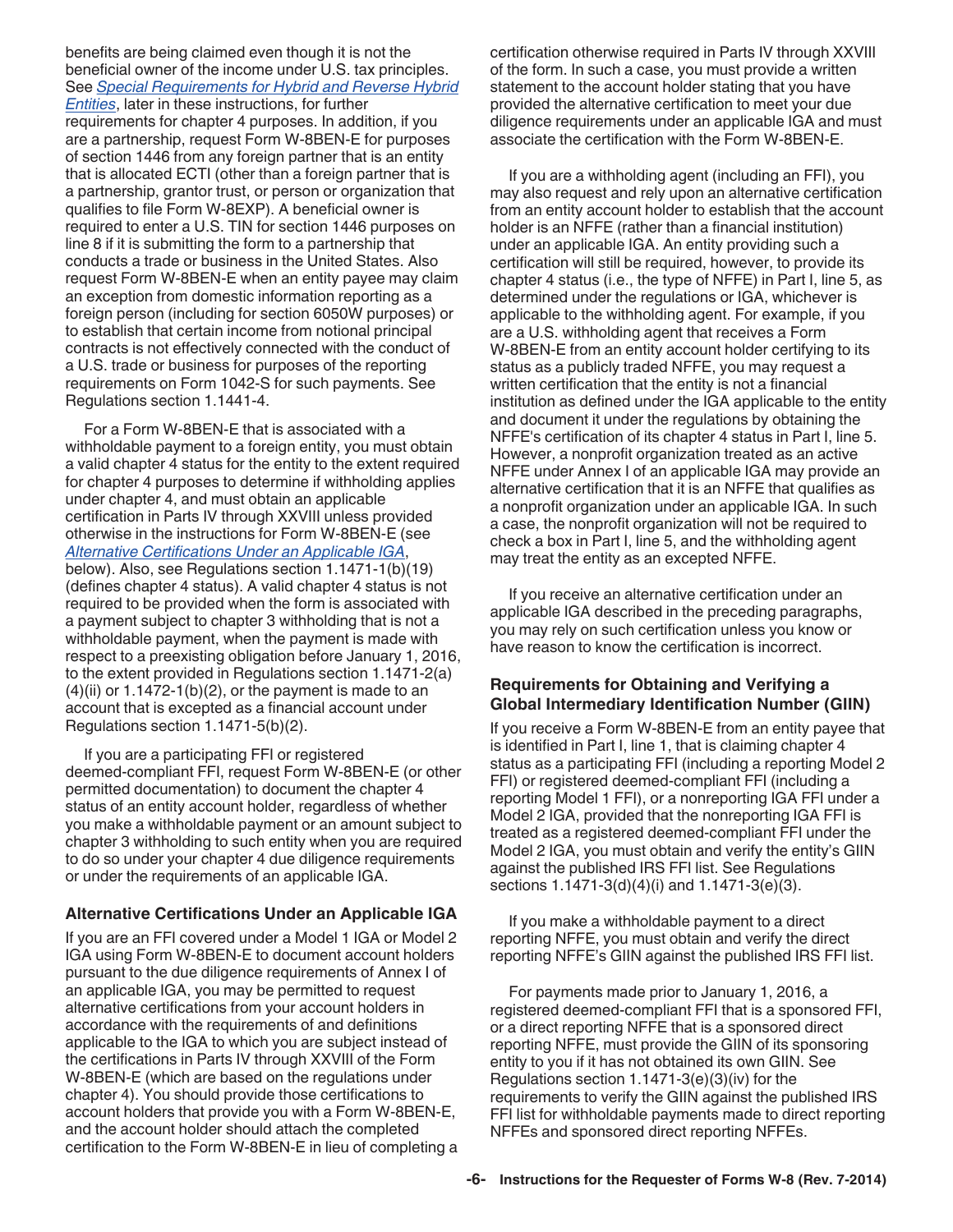<span id="page-6-0"></span>If you make a withholdable payment to a branch of an FFI identified in a box shown on Part II of the form that provides you a GIIN, you must verify against the FFI list the GIIN (if applicable) provided in Part II, line 13, rather than the GIIN for the entity provided in Part I, line 9a.

You may only accept a Form W-8BEN-E with Part II completed if the entity shown in Part II is an FFI that is a branch of the entity identified in line 1 and the branch is receiving a withholdable payment or if the entity shown in Part II is a disregarded entity that is identified in Part I, line 3, as receiving the payment. If you receive such a Form W-8BEN-E from a branch or disregarded entity described in the preceding sentence that is receiving such a payment associated with the form, you must verify the GIIN of the branch or disregarded entity against the published IRS FFI list and not that of the entity identified in Part I, line 1.

For a withholdable payment made to a certified deemed-compliant FFI that is a sponsored, closely held investment vehicle, you must obtain a GIIN for the sponsoring entity and verify it against the published IRS FFI list.

If you receive a Form W-8BEN-E from an entity payee that is claiming chapter 4 status as a participating FFI, reporting Model 1 FFI, reporting Model 2 FFI, registered deemed-compliant FFI, direct reporting NFFE, sponsored direct reporting NFFE, or sponsoring entity of an NFFE that contains "Applied for" in the box for the GIIN, the payee must provide its GIIN within 90 days of providing the form. A Form W-8BEN-E from such a payee that does not include a GIIN, or includes a GIIN that does not appear on the published IRS FFI list, will be invalid for purposes of chapter 4 beginning on the date that is 90 days after the date the form is provided. See Regulations section 1.1471-3(e)(3)(iii) and (iv).

Prior to January 1, 2015, if you receive a Form W-8BEN-E from an entity payee that is claiming chapter 4 status as a reporting Model 1 FFI, you are not required to obtain the entity payee's GIIN. A form from such an entity without the GIIN is valid for payments made prior to January 1, 2015.

You may accept a GIIN that is indicated and clearly identified on the form rather than provided as required in box 9a or another box permitted in the Instructions for Form W-8BEN-E if the GIIN is clearly identified as being furnished with respect to the box.

If you receive a Form W-8 from a payee or an account holder that contains a TIN or GIIN, you may not rely on the TIN or GIIN if the number provided is incomplete or truncated.

#### **Further Notes for Validating Form W-8BEN-E**

Part I, Line 4 (Chapter 3 Status). If you receive a Form W-8BEN-E from an entity that indicates in Part I, line 4, that the entity is a disregarded entity, partnership, simple trust, or grantor trust, and the entity has checked "No" in Part I, line 4, of the Form W-8BEN-E, then you should not accept the Form W-8BEN-E if the form is used with

respect to payments that are subject to chapter 3 withholding. In such a case, you should request the entity complete a Form W-8IMY, if the entity is a partnership, simple trust, or grantor trust, or have the owner of a disregarded entity complete the appropriate Form W-8 based on the owner's characteristics if the entity is a disregarded entity. An FFI documenting an account holder under its chapter 4 requirements or under an applicable IGA may, however, accept the Form W-8BEN-E when the entity account holder does not receive payments subject to chapter 3 withholding or withholdable payments associated with the form.

**Part I, Line 5 (Chapter 4 Status).** If you receive a Form W-8BEN-E from an entity that is a certified deemed-compliant FFI under Regulations section 1.1471-5(f)(2), a deemed-compliant FFI under an applicable IGA, or an exempt beneficial owner, the entity should not check the box in Part I, line 5, of Form W-8BEN-E for Nonparticipating FFI (including a limited FFI or an FFI related to a Reporting IGA FFI other than a registered deemed-compliant FFI or participating FFI). Instead, it should check the appropriate box for its status as a certified deemed-compliant FFI, nonreporting IGA FFI, or exempt beneficial owner. See the Instructions for Part I, line 5, of Form W-8BEN-E.

Part I, Line 9 (Foreign TIN). You should request the entity payee's foreign TIN to be completed on line 9b of the Form W-8BEN-E if you are a financial institution maintaining the payee's obligation at your U.S. office. If the foreign TIN is not provided, you may not treat the Form W-8BEN-E as valid if you know that the entity payee has a foreign TIN that it has not provided, unless you have record of the TIN in your account files that you are able to report on Form 1042-S.

**Part X, Line 24 (Owner-Documented FFI).** You may accept a Form W-8BEN-E from an entity claiming status as an owner-documented FFI that you agree to treat as an owner-documented FFI that does not check box 24d in Part X regardless of whether you know that the entity is a trust that has one or more contingent beneficiaries. You may accept this certificate (and may otherwise treat an entity as an owner-documented FFI) only if you are a designated withholding agent under the chapter 4 regulations.

#### **Form W–8ECI**

Request Form W-8ECI from any foreign person or organization to which you are making a payment if it is the beneficial owner of the income and it claims that the income is effectively connected with the conduct of a trade or business in the United States. However, request a Form W-8BEN or W-8BEN-E (as applicable) from a foreign partner that is allocated income that is effectively connected with the conduct of the partnership's trade or business in the United States, unless the foreign partner has made an election under section 871(d) or section 882(d).

#### **Notes for Form W-8ECI**

If you are an FFI maintaining accounts for account holders and you receive a Form W-8ECI from an account holder,

**Instructions for the Requester of Forms W-8 (Rev. 7-2014) -7-**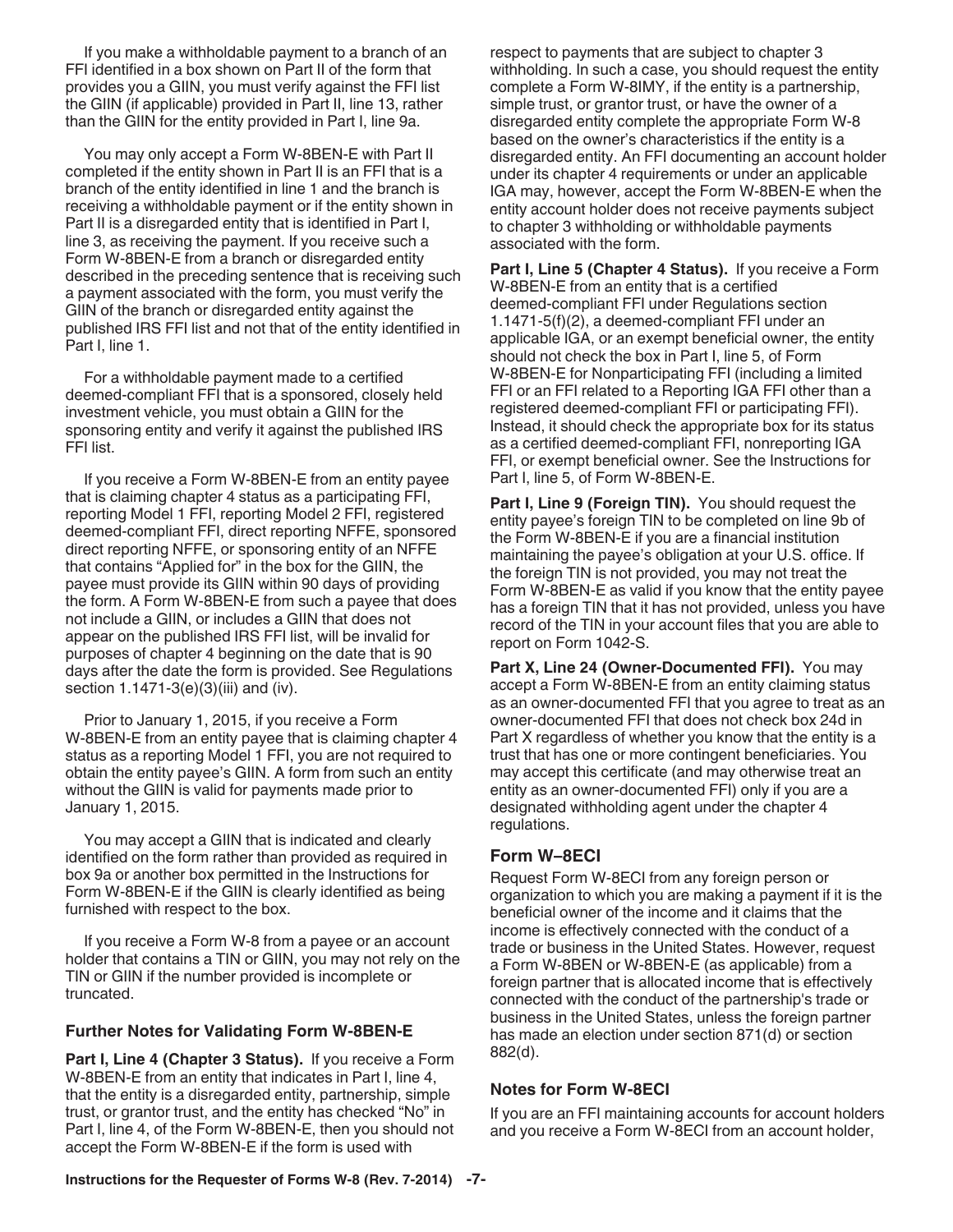you may also need to obtain other documentation for determining the account holder's chapter 4 status to meet your documentation requirements as a participating FFI or registered deemed-compliant FFI.

If you receive a Form W-8ECI without a U.S. TIN entered on line 7, you may not treat the income as effectively connected with a U.S. trade or business and you must apply the appropriate presumption rules.

Your receipt of Form W-8ECI serves as a representation by the payee or beneficial owner that the items of income identified on line 11 are effectively connected with the conduct of a trade or business within the United States. Therefore, if a beneficial owner provides you with a Form W-8ECI, you may treat all of the U.S. source income identified on line 11 paid to that beneficial owner as effectively connected with the conduct of a trade or business within the United States and not as a withholdable payment for purposes of chapter 4 (see Regulations section 1.1473-1(a)(4)(ii)). Therefore, a chapter 4 status is not required for a payee who provides a valid Form W-8ECI, except in the circumstances described above (for an FFI documenting an account holder under its chapter 4 requirements or the requirements of an applicable IGA).

If you pay items of income that are not identified on line 11 by the beneficial owner as effectively connected with the conduct of a trade or business within the United States, you are generally required to obtain from the beneficial owner another type of Form W-8.

You may not treat an amount as income effectively connected with the conduct of a trade or business within the United States unless the beneficial owner gives you a valid Form W-8ECI. However, there are exceptions for income paid on notional principal contracts and payments made to certain U.S. branches.

**Notional principal contracts reportable on Form 1042-S.** Withholding at a 30% rate is not required on amounts paid under the terms of a notional principal contract whether or not a Form W-8ECI is provided (except when a payment made under such contract is U.S. source income, such as a dividend equivalent amount under section 871(m)). However, if the income is effectively connected with the conduct of a U.S. trade or business, it is reportable by the withholding agent on Form 1042-S (regardless of whether the payment is U.S. source income). A withholding agent must treat income as effectively connected with the conduct of a U.S. trade or business, even if a Form W-8ECI has not been received, if the income is paid to a qualified business unit of a foreign person located in the United States or if the income is paid to a qualified business unit of a foreign person located outside the United States and the withholding agent knows, or has reason to know, the payment is effectively connected with the conduct of a U.S. trade or business. However, a payment is not treated as effectively connected with the conduct of a U.S. trade or business if the payee provides a Form W-8BEN-E representing that the income is not effectively connected with a U.S. trade or business or makes a representation in a master agreement that governs the transactions in notional

principal contracts between the parties (for example, an International Swaps and Derivatives Association agreement), or in the confirmation on the particular notional principal contract transaction, that the payment is not effectively connected with the conduct of a U.S. trade or business. See Regulations section 1.1441-4(a)(3)(ii) and the instructions for Form W-8BEN-E described earlier.

**Payments to certain U.S. branches treated as effectively connected income.** Payments to U.S. branches of certain foreign persons that have not agreed to be treated as U.S. persons under Regulations section 1.1441-1(b)(2)(iv)(A) and that have provided a U.S. TIN are presumed to be effectively connected with the conduct of a trade or business within the United States even if the foreign person (or its U.S. branch) does not give you a Form W-8ECI or withholding certificates with respect to other persons receiving the payment for which a Form W-8IMY is provided by the U.S. branch.

If Form W-8IMY or the branch's EIN is not provided, the income paid cannot be treated as effectively connected income, and the withholding agent must withhold when the payment is collected by the branch on behalf of other persons.

#### **Form W–8EXP**

Request Form W-8EXP from any foreign government, international organization, foreign central bank of issue, foreign tax-exempt organization, foreign private foundation, or government of a U.S. possession to which you are making a payment subject to chapter 3 withholding if such person is claiming an exemption from withholding under sections 1441, 1442, and 1443 pursuant to section 115(2), 501(c), 892, or 895, or claiming a reduced rate of withholding under section 1443(b).

A withholding agent making a withholdable payment will also be required to determine the chapter 4 status of the person submitting Form W-8EXP to determine an exemption from withholding under chapter 4. In some instances, for example, a payee that is claiming an exemption from withholding under sections 1441, 1442, and 1443 will also be an exempt beneficial owner that is not subject to withholding for purposes of chapter 4. See Regulations section 1.1471-6. You should also request Form W-8EXP when the government, organization, or other entity referred to in the first sentence of this paragraph is claiming an exemption from withholding under chapter 4 as an exempt beneficial owner under Regulations section 1.1471-6, as a tax-exempt organization under section 501(c), or as an entity with another chapter 4 status to which withholding under chapter 4 does not apply (among the chapter 4 statuses shown on Form W-8EXP). See line 4 of Form W-8EXP for the chapter 4 statuses that may be claimed on this form.

If you are an FFI documenting an account holder that is a tax-exempt organization or exempt beneficial owner under Regulations section 1.1471-6 to which you do not pay amounts subject to withholding under chapter 3, you may instead require that the account holder complete Form W-8BEN-E to establish its status for chapter 4 purposes. For purposes other than documenting a payee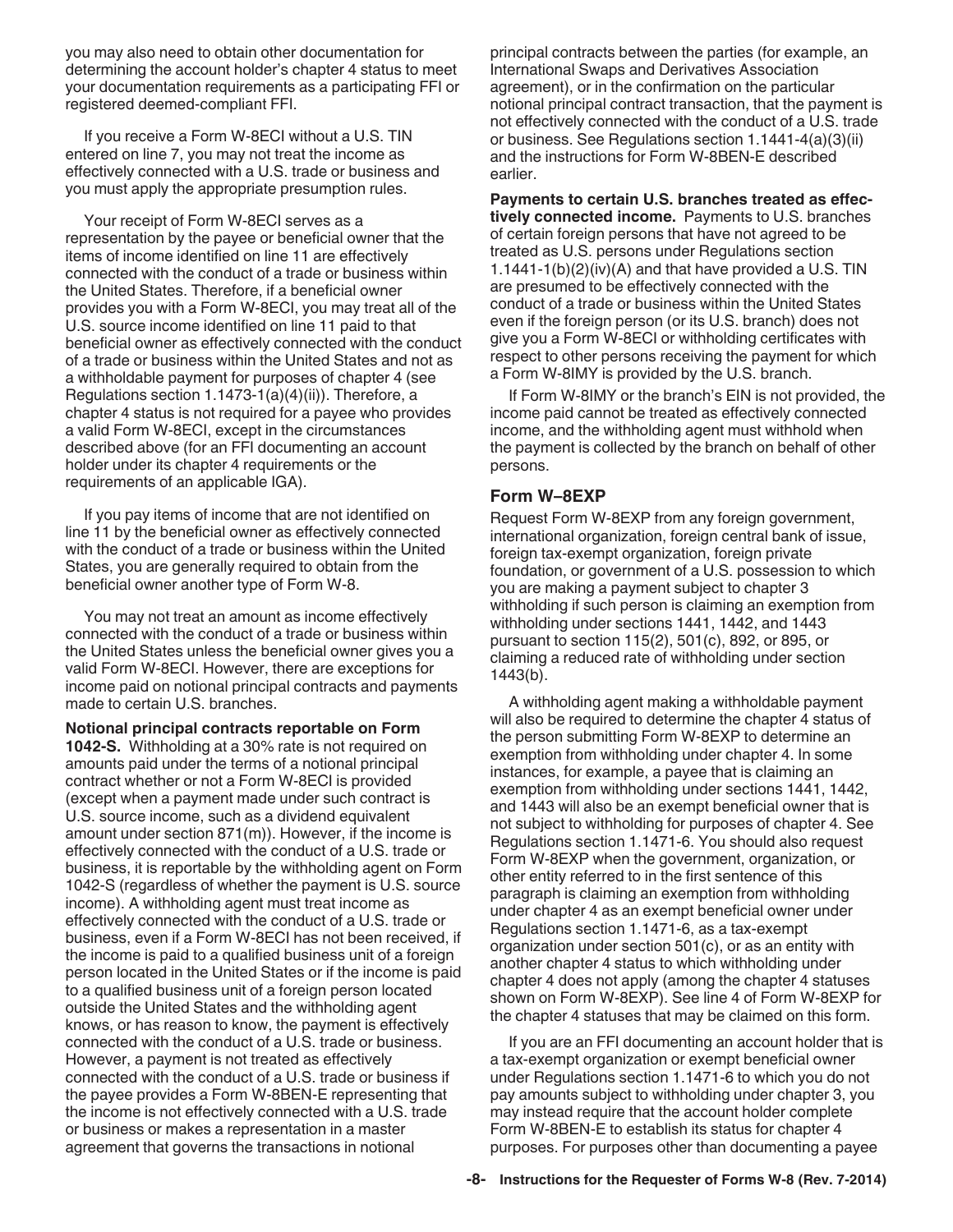or account holder claiming a reduced rate of withholding pursuant to section 115(2), 501(c), 892, 895, or 1443, you may request Form W-8BEN-E (such as to establish only the entity's foreign status) or W-8ECI (to establish that the income is effectively connected with a U.S. trade or business).

A Form W-8EXP submitted by a foreign person for purposes of withholding under sections 1441 through 1443 will also establish that partner's foreign status for purposes of section 1446. However, except as provided in Regulations section 1.1446-3(c)(3) (regarding certain tax-exempt organizations described in section 501(c)), the submission of Form W-8EXP will have no effect on whether the partner is subject to withholding under section 1446.

A withholding agent may treat a payee as an international organization without requiring a Form W-8EXP if the name of the payee is one designated as an international organization by Executive Order (pursuant to 22 U.S.C. 288 through 288(f)) and other facts surrounding the payment reasonably indicate that the beneficial owner of the payment is an international organization. With regard to amounts derived from bankers' acceptances for chapter 3 purposes, a withholding agent may treat a payee as a foreign central bank of issue without requiring a Form W-8EXP if the name of the payee and other facts surrounding the payment reasonably indicate that the beneficial owner of the payment is a foreign central bank of issue.

A U.S. TIN is required if the beneficial owner is claiming an exemption based solely on a claim of tax-exempt status as a foreign private foundation (or other foreign organization described under section 501(c)). However, a U.S. TIN is not required from a foreign private foundation that is subject to the 4% excise tax on gross investment income (under section 4948(a)) on income that would be exempt from withholding except for section 4948(a) (for example, portfolio income).

#### **Form W–8IMY**

Request Form W-8IMY from any person that is an intermediary (whether a qualified intermediary (QI) or a nonqualified intermediary, including certain U.S. branches or territory financial institutions), a withholding foreign partnership (WP), a withholding foreign trust (WT), or a flow-through entity to which you make a withholdable payment or payment that is a reportable amount (as described in Regulations section 1.1441-1(e)(3)(vi)). A flow-through entity includes a foreign partnership (other than a WP), a foreign simple or grantor trust (other than a WT), and, for any payments for which a treaty benefit is claimed, any entity to the extent it is treated as fiscally transparent under section 894. See the Instructions for Form W-8IMY for when a Form W-8IMY is required to be provided by a U.S. branch. Form W-8IMY should also be provided by an entity to claim status as a qualified securities lender (QSL) with respect to payments of U.S. source substitute dividends and may be relied upon regardless of whether the QSL acts as an intermediary with respect to substitute dividends associated with the form. In a case in which an entity certifies on Form W-8IMY its status as a QSL, you may make payments of

substitute dividends to this entity without requiring a withholding statement when the QSL provides a written statement that it is not acting as an intermediary with respect to such payments associated with the form or certifies its status as a QI. Additionally, you may rely on documentation that does not include a chapter 4 status for an account holder or an intermediary or flow-through entity when the withholding statement provided by such entity indicates that the payment is made to an account excluded as a financial account under Regulations section 1.1471-5(b)(2).

The chapter 4 status of an intermediary or flow-through entity is also required on the form if the form is associated with a withholdable payment and you are required to determine the entity's status for chapter 4 purposes. Except to the extent provided otherwise in applicable regulations, appropriate withholding certificates, documentary evidence, and withholding statements must be associated with Form W-8IMY for both chapter 3 and 4 purposes or you must apply the presumption rules. See the Instructions for Form W-8IMY for details on these requirements, including the requirements for chapter 3 withholding rate pools permitted to be provided to withholding agents by QIs, and when chapter 4 withholding rate pools may be included in withholding statements provided by intermediaries and flow-through entities. A participating FFI or registered deemed-compliant FFI may also request Form W-8IMY from an intermediary or flow-through entity that is an account holder of the participating FFI or registered deemed-compliant FFI to establish its chapter 4 status (when required for chapter 4 purposes) or status under an applicable IGA even when no payments subject to chapter 3 withholding or withholdable payments are made to the account. In such a case, a withholding statement is not required.

#### **Notes for Validating Form W-8IMY**

**TIN, Chapter 4 Status, and Withholding Statement.** A QI, WP, or WT must provide the EIN that was issued to the entity in such capacity (its QI-EIN, WP-EIN, or WT-EIN) as well as its GIIN if it is an FFI (other than a QI that is a limited FFI), a direct reporting NFFE, or a sponsoring entity as required for chapter 4 purposes when it is receiving a withholdable payment associated with the Form W-8IMY unless an exception for providing a chapter 4 status applies (for example, a Form W-8IMY provided with respect to a preexisting account (see Regulations section 1.1471-2(a)(4)(ii)). See the Instructions for Form W-8BEN-E and the discussion of Form W-8BEN-E earlier in these instructions for the requirements with respect to obtaining and validating a GIIN that also apply with respect to an entity providing a Form W-8IMY, including when a branch of an FFI receives a withholdable payment and when a GIIN is not required on Form W-8IMY and when a chapter 4 status is not required on this form. Because status as a QI, WP, or WT for a financial institution is limited to certain classes of FFIs, for Forms W-8IMY associated with withholdable payments, a withholding agent must validate that the QI, WP, or WT certifies its status when required for chapter 4 purposes described in Regulations sections 1.1441-1(e)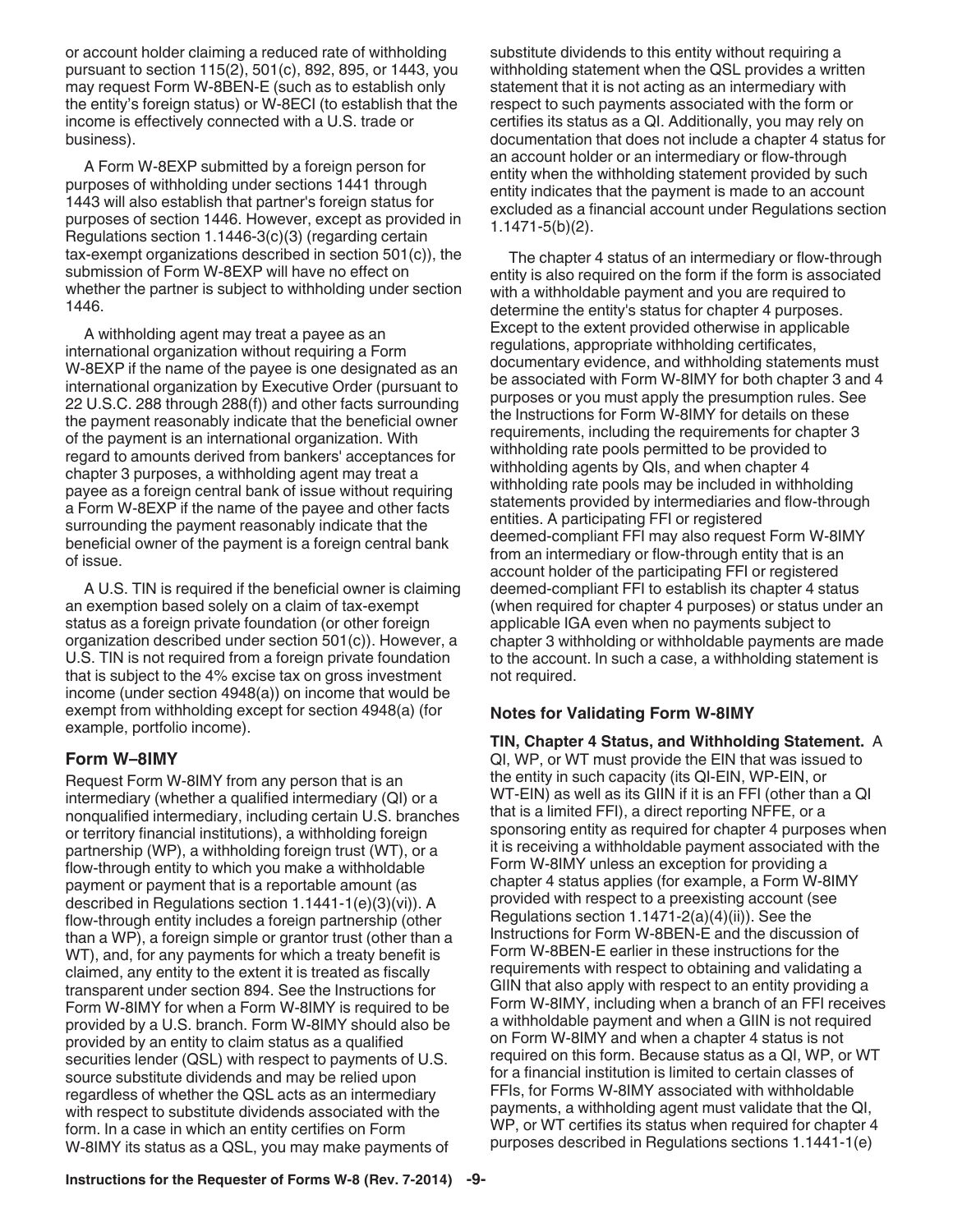<span id="page-9-0"></span>(5)(ii) (for a QI), 1.1441-5(c)(2) (for a WP), or 1.1441-5(e) (5)(v) (for a WT). However, for certain QIs that are not financial institutions, you may request the written statement described later in these instructions to establish its chapter 4 status. Also see the Instructions for Form W-8IMY and the section 1441 regulations for the permitted chapter 4 statuses of these entities.

A U.S. TIN is also required for an entity certifying its status as a QSL with respect to U.S. source substitute dividend payments and for a U.S. branch or territory financial institution providing a Form W-8IMY to evidence its agreement to be treated as a U.S. person. In a case in which you make a payment of a substitute dividend to a QSL for which you are required to determine the QSL's chapter 4 status, you must collect Form W-8IMY. In a case in which a QSL's chapter 4 status is not required, you may continue to rely on the written certification of its compliance with the requirements of QSL status as required in Section III.C of Notice 2010-46, 2010-24 I.R.B. 757, available at *[www.irs.gov/irb/2010-24\\_IRB/ar09.html](http://www.irs.gov/irb/2010-24_IRB/ar09.html)*, until such certification expires.

A chapter 4 status is also required on a Form W-8IMY when the intermediary or flow-through entity providing the form is a participating FFI or registered deemed-compliant FFI that is using the form to provide a withholding statement allocating a payment to a chapter 4 withholding rate pool of U.S. payees (in addition to when a chapter 4 status is otherwise required for withholdable payments). Additionally, for a Form W-8IMY provided by an intermediary allocating a payment to such a pool, the intermediary must provide the certification required on the form in Part IV with respect to its compliance with the requirements of Regulations section 1.6049-4(c)(4) (or similar requirement under chapter 61 for a payment other than interest). In the case of a QI providing a withholding statement allocating a payment to this pool, the QI must check the applicable certification(s) in Part III, line 14e(i) and/or 14e(ii). If the QI provides the certification in line 14e(i), the QI must certify to its chapter 4 status as a participating FFI (including a reporting Model 2 FFI) or registered deemed-compliant FFI (including a reporting Model 1 FFI.)

If a participating FFI or registered deemed-compliant FFI that is an intermediary or flow-through entity provides you with a withholding statement and documentation for its account holders and payees, you are not required to verify the information on the account holders and payees provided in the documentation for chapter 4 purposes unless it is facially incorrect, and you are not required to obtain supporting documentation for the payee in addition to the information provided on the withholding statement unless you are obtaining the documentation for purposes of chapter 3 or 61, or unless you know that the documentation review conducted by the participating FFI or registered deemed-compliant FFI was not adequate for purposes of chapter 4. See Regulations section 1.1471-3(e)(4)(vi)(B) for standards that apply in such a case to determine that chapter 4 withholding does not apply (such that you may then determine the rate of withholding applicable for chapter 3 purposes).

A QI that is a limited FFI may provide a Form W-8IMY associated with a withholding statement allocating a

payment to a pool of exempt beneficial owners for which the QI is receiving the payment.

For a QI providing this form that is not an FFI, the entity is not required to provide a chapter 4 status on Form W-8IMY and need not check a box in Part I, line 5. You may request that the entity certify, on a statement associated with the form, that the entity is a QI that is an NFFE to clarify its chapter 4 status as other than an FFI.

An intermediary or flow-through entity may provide a status for chapter 4 purposes found under the requirements of (and documentation permitted under) an applicable IGA for an account holder, and a withholding agent may rely upon such status and documentation. Additionally, see the earlier instructions for Form W-8BEN-E and Form W-8IMY for further details on alternative certifications that may be requested by withholding agents for such cases.

**1446 requirements.** Request Form W-8IMY for purposes of section 1446 only from a foreign upper-tier partnership or foreign grantor trust. Generally, for purposes of section 1446, the Form W-8IMY submitted by these entities is used to transmit the forms of the owners of these entities. When such other forms are provided, a partnership may look through these entities to the beneficial owners when determining its section 1446 tax obligation.

#### **Special Requirements for Hybrid and Reverse Hybrid Entities**

A hybrid entity is any person (other than an individual) that is treated as fiscally transparent (rather than as a beneficial owner) for purposes of declaring its status under the Code but is not treated as fiscally transparent by a country with which the United States has an income tax treaty. A hybrid entity, however, may be considered a payee for chapter 4 purposes when receiving a withholdable payment when it is a flow-through entity (i.e., not a disregarded entity) in addition to its partners, beneficiaries, or owners as applicable. See Regulations section 1.1471-3(a) (defining who is a payee of a withholdable payment) and Regulations section 1.1471-3(d) for entities required to be documented for chapter 4 purposes.

If you are making a payment to a hybrid entity that is making a claim for treaty benefits as a qualified resident under an applicable tax treaty on its own behalf, the hybrid entity should provide a Form W-8BEN-E to claim treaty benefits. If the hybrid entity is receiving a payment that is a withholdable payment, it should also provide to you a Form W-8IMY along with a withholding statement (if required) establishing the chapter 4 status of each of its partners, beneficiaries, or owners as a condition for providing the rate of withholding under the treaty on the entire payment. If the hybrid entity is a disregarded entity, the single owner should provide a Form W-8BEN-E or W-8BEN (as applicable) along with the Form W-8BEN-E for the hybrid entity. Line 10 of the Form W-8BEN-E may be used by the hybrid entity to associate the Forms W-8.

For an entity that is a reverse hybrid entity receiving a withholdable payment, you should obtain a Form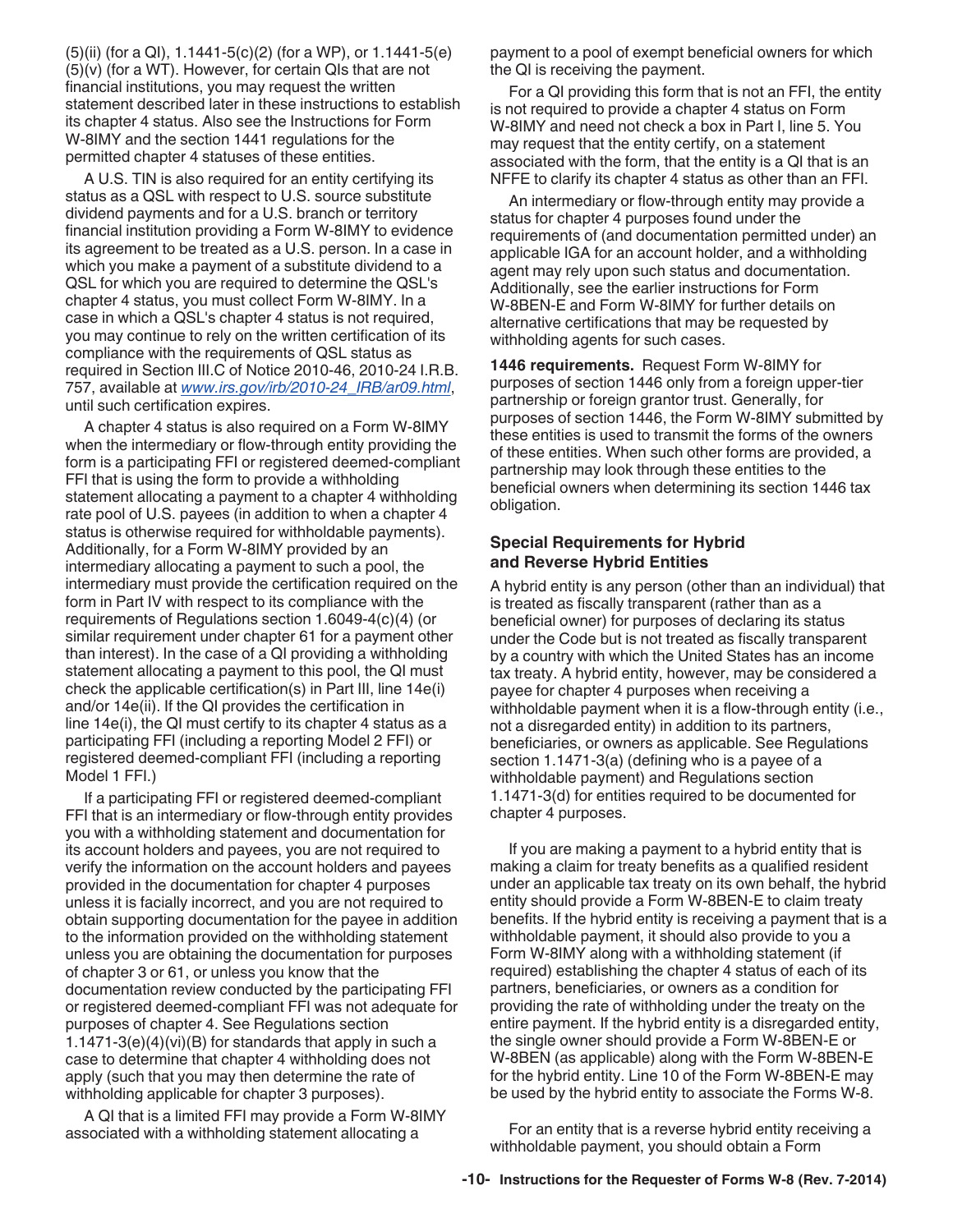W-8BEN-E from the entity to establish its chapter 4 status. Additionally, with respect to a payment for which the entity is claiming a reduced rate of withholding for its partners, beneficiaries, or owners, as applicable, you have obtained from the entity a Form W-8IMY with applicable documentation with respect to claims of treaty benefits for reduced withholding made by partners, beneficiaries, or owners in the entity. Otherwise, withholding will apply under chapter 4 based on the presumptions under Regulations section 1.1473-1(f) regardless of whether otherwise valid treaty claims are made by such persons.

#### **Due Diligence Requirements**

You are responsible for ensuring that all information relating to the type of income for which Form W-8 is submitted is complete and appears to be accurate and, for an entity providing the form, includes a chapter 4 status (if required as described above). In general, you may rely on the information and certifications provided on the form (including the status of the beneficial owner as an individual, corporation, etc.) unless you have actual knowledge or reason to know that the information is unreliable or incorrect. You have reason to know that the information is unreliable or incorrect if you have knowledge of relevant facts or statements contained in the withholding certificate or other documentation that would cause a reasonably prudent person in your position to question the claims made. For example, if you have information in your records that contradicts information provided on the form, you may not rely on the form. If you know or have reason to know that any information is unreliable or incorrect, you must obtain a new Form W-8 or other appropriate documentation.

**Reason to know.** You have reason to know that a Form W-8 is unreliable or incorrect if the Form W-8 is incomplete with respect to any item that is relevant to the claims made, the form contains any information that is inconsistent with the claims made, the form lacks information necessary to establish that the beneficial owner is entitled to a reduced rate of withholding, or the withholding agent has other account information that is inconsistent with the claims made. See, however, the allowance to use other documentation to validate a Form W-8 for an inconsequential error on a Form W-8 described below in these instructions.

If you are a withholding agent that is a financial institution (as defined in Regulations section 1.1471-5(e)), insurance company, or a broker or dealer in securities that maintains an account for a direct account holder (beneficial owner) making a payment of U.S. source FDAP income to a direct account holder, you have reason to know that a Form W-8BEN or W-8BEN-E provided by the direct account holder is unreliable or incorrect for such payments if one or more of the following circumstances exist with respect to a claim of foreign status for chapter 3 or 4 purposes or a claim of treaty benefits. In that case, you must either request a new form or the additional documentation to substantiate the claims on the form. See Regulations section 1.1441-7(b)(3) for the limits on reason to know for the entities referenced in this paragraph for purposes of chapter 3. See Regulations section 1.1471-3(e)(4)(v) for when a withholding agent may rely on a code or classification under Regulations section

1.1471-3(c)(5)(ii)(B) to treat an entity as a foreign person for chapter 4 purposes (including the U.S. indicia relevant for such purposes). For participating FFIs documenting the status of account holders for purposes of the FFI's chapter 4 requirements, see Regulations section 1.1471-4(c).

A withholding agent described above may not rely on a Form W-8BEN or Form W-8BEN-E if:

1. The withholding agent has classified the account holder as a U.S. person in its account information, the Form W-8 has a current permanent residence address or a current mailing address in the United States, the withholding agent has a current residence or current mailing address in the United States as part of its account information, the account holder notifies the withholding agent of a new residence or mailing address in the United States, or, only to the extent described in Regulations section 1.1441-7(b)(5), the withholding agent has a U.S. telephone number as the sole telephone number for the account holder. However:

a. An individual who has provided a Form W-8BEN may be treated as a foreign person if:

• The withholding agent has in its possession or obtains documentary evidence (as described in Regulations section 1.1471-3(c)(5)(i)) (which does not contain a U.S. address) supporting the claim of foreign status, and the individual provides the withholding agent with a reasonable explanation, in writing, supporting his or her claim of foreign status,

• For a payment made outside the U.S. with respect to an offshore obligation (as defined in Regulations section  $1.6049-5(c)(1)$ , the withholding agent has in its possession or obtains documentary evidence establishing foreign status (as described in Regulations section 1.1471-3(c)(5)(i)) that does not contain a U.S. address,

With respect to an offshore obligation (as defined in Regulations section 1.6049-5(c)(1)), the withholding agent classifies the individual as a resident of the country where the obligation is maintained and is required to report payments to the individual annually to the tax authority of the country in which the obligation is maintained and that country has an income tax treaty or information exchange agreement in effect with the United States, or

The withholding agent has classified the account holder as a U.S. person in its account information, and the withholding agent has in its possession or obtains documentary evidence (as described in Regulations section 1.1471-3(c)(5)(i)(B)) evidencing citizenship in a country other than the United States.

b. An entity that has provided a Form W-8BEN-E may be treated as a foreign person if the withholding agent does not know or have reason to know that it is a flow-through entity and:

The withholding agent has in its possession or obtains documentation establishing foreign status (as described in Regulations section 1.1471-3(c)(5)(i) and as applicable to entities) that substantiates that the entity is actually organized or created under the laws of a foreign country, or

• For a payment made with respect to an offshore obligation (as defined in Regulations section 1.6049-5(c) (1)), the withholding agent classifies the entity as a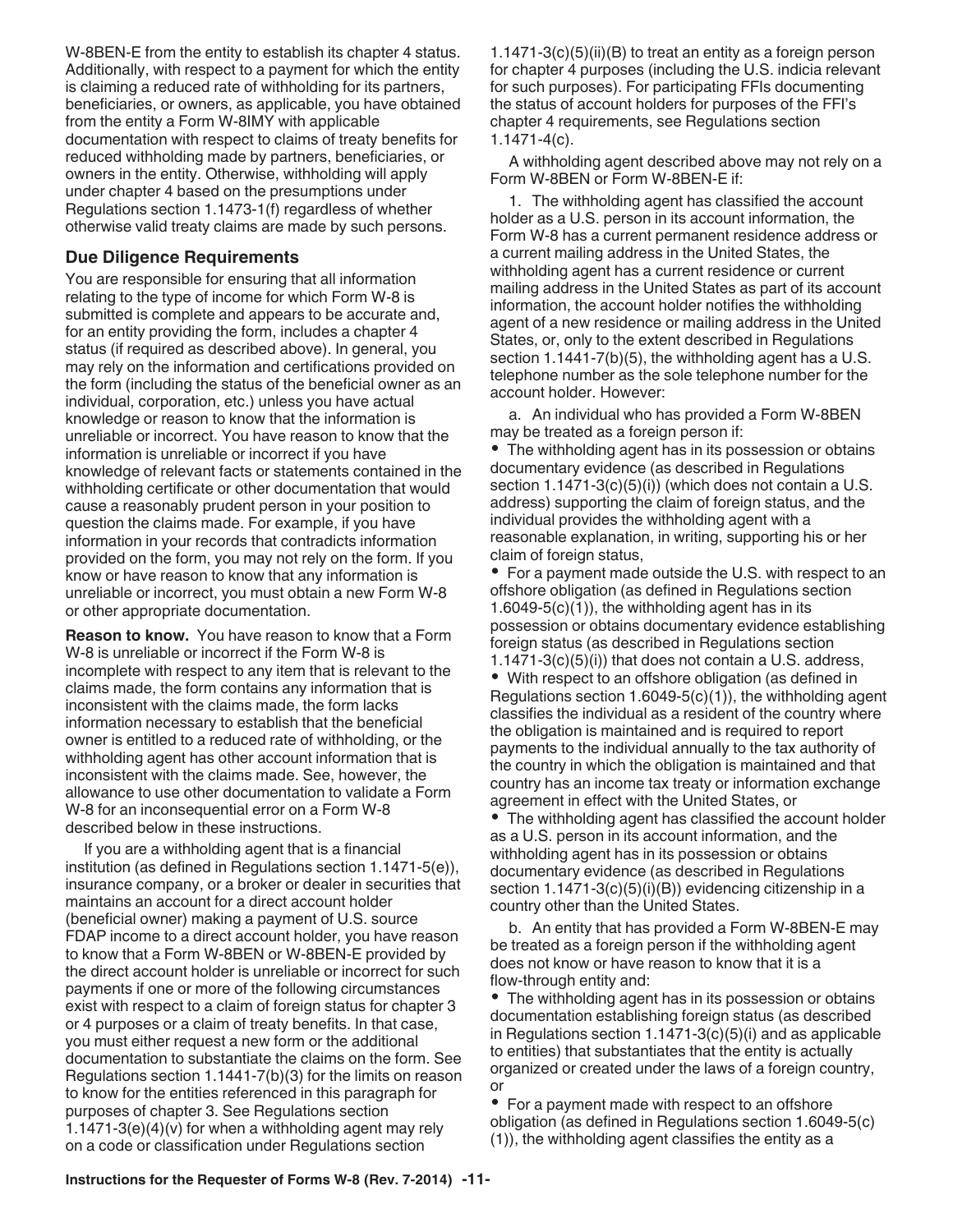resident of the country in which the account is maintained, the withholding agent is required to report a payment made to the entity annually to the tax authority of the country in which the account is maintained and that country has an income tax treaty or tax information exchange agreement in effect with the United States.

2. The form is provided with respect to an offshore obligation and the account holder has provided standing instructions directing the withholding agent to pay amounts from its account to an address in, or an account maintained in, the United States, unless the account holder provides a reasonable explanation in writing that supports its foreign status or provides documentary evidence (as described in Regulations section 1.1471-3(c)(5)(i)) supporting its foreign status.

3. The Form W-8BEN is provided by an individual and is used to establish foreign status and the withholding agent has, either on accompanying documentation or as part of its account information, an unambiguous indication of a place of birth for the individual in the United States, unless the withholding agent has in its possession or obtains documentary evidence (described in Regulations section 1.1471-3(c)(5)(i)(B)) evidencing citizenship in a country other than the United States and either:

A copy of the individual's Certificate of Loss of Nationality of the United States, or

A reasonable written explanation of the account holder's renunciation of U.S. citizenship or the reason the account holder did not obtain U.S. citizenship at birth.

4. The Form W-8 is used to establish residence in a treaty country and:

a. The permanent residence address is not in the treaty country or the withholding agent is notified of a new permanent residence address that is not in the treaty country. However, the beneficial owner may be treated as a resident of the treaty country if it provides a reasonable explanation for the permanent residence address outside the treaty country or the withholding agent has in its possession, or obtains, documentary evidence described in Regulations section 1.1471-3(c)(5)(i) that establishes residency in the treaty country.

b. The mailing address is not in the treaty country or the withholding agent has a mailing address that is not in the treaty country as part of its account information. However, the beneficial owner may be treated as a resident of the treaty country if:

The withholding agent has in its possession, or obtains, documentary evidence supporting the claim of residence in the treaty country and the additional documentation does not contain an address outside the treaty country,

The withholding agent has in its possession, or obtains, documentation that establishes that the beneficial owner is an entity organized in a treaty country (or an entity managed and controlled in a treaty country, if required by the applicable treaty),

The withholding agent knows that the address outside the treaty country (other than a P.O. box or in-care-of address) is a branch of the account holder that is a resident of the treaty country, or

The beneficial owner provides a written statement that reasonably establishes entitlement to treaty benefits.

c. The account holder has standing instructions for the withholding agent to pay amounts from its account to an address outside, or an account maintained outside, the treaty country unless the account holder provides (or has provided) a reasonable explanation, in writing, establishing the account holder's residency in the applicable treaty country or the withholding agent has in its possession or obtains documentary evidence  $(\text{described in Requirements section } 1.1471-3(c)(5)(i))$ establishing the account holder's residence in the applicable treaty country.

For additional information on the standards of knowledge for chapter 3 purposes applicable to withholding agents for relying on a claim of foreign status or a claim of residency in a treaty country, see Regulations section 1.1441-7(b) (including special rules for accounts documented before July 1, 2014, including when a withholding agent is required to identify whether an individual has a U.S. place of birth for such an account).

For additional information on the standards of knowledge applicable to withholding agents for Forms W-8 provided for chapter 4 purposes, see Regulations section 1.1471-3(e).

Where required, a reasonable explanation supporting an individual's claim of foreign status means a written statement prepared by the individual, or, in the alternative, a checklist provided by the withholding agent and completed by the individual stating that the individual meets one of the requirements listed in Regulations section 1.1441-7(b)(12)(i) through (iv). See Regulations section 1.1441-7(b)(12) for purposes of chapter 3 and Regulations section 1.1471-3(e)(4)(viii) for purposes of chapter 4.

**Dual claims.** If you are making payments to a foreign entity that is simultaneously claiming a reduced rate of tax on its own behalf and on behalf of persons in their capacity as interest holders in that entity, you may, at your option, accept the dual claims even though you hold different withholding certificates that require you to treat the entity inconsistently for different payments or for different portions of the same payment, or you may choose to apply only the claim made by the entity, provided the entity may be treated as the beneficial owner of the income. If, however, inconsistent claims are made for the same portion of a payment, you may either reject both claims and request consistent claims or you may choose which reduction to apply. For partnerships that allocate effectively connected taxable income to partners that are foreign partnerships, the rules under section 1.1446-5 apply.

#### **Requesting a New Form W-8**

Request a new Form W-8:

• Before the expiration of the validity period of an existing Form W-8 (see *[Period of Validity](#page-12-0)* below for more information);

• If the existing form does not support a claim of reduced rate for a type of income that the submitter of the form has not previously received or is incomplete with respect to any claim made on the form; or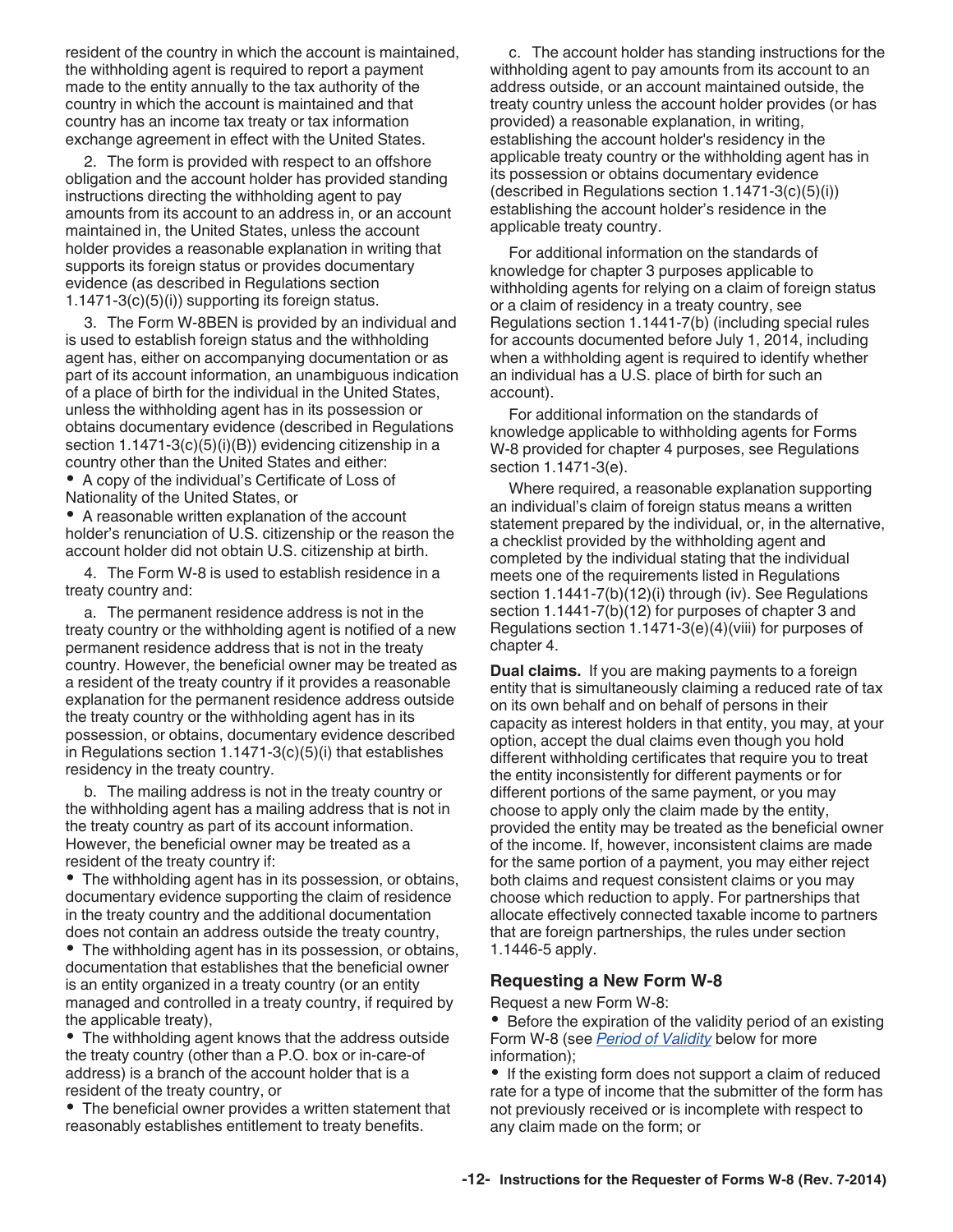<span id="page-12-0"></span>• If you know or have reason to know of a change in circumstances that makes any information on the current form unreliable or incorrect for purposes of chapter 3 or 4 (to the extent applicable based on the claims made on the form). For limits on reason to know if you are a financial institution, insurance company, or broker or dealer in securities, see Regulations sections 1.1441-7(b)(3) (if you are a withholding agent with respect to a payment subject to chapter 3 withholding) and  $1.1471-3(d)(4)(v)$  (if you are a withholding agent with respect to a withholdable payment).

**Example.** A foreign individual investor opens an account with a broker to purchase U.S. Treasury bonds and provides Form W-8BEN to obtain the portfolio interest exemption. The investor does not complete Part II of Form W-8BEN (because he is not claiming treaty benefits). Later, the investor purchases U.S. stock and claims treaty benefits on dividend income. The investor at that time completes a new Form W-8BEN providing the information required in Part II.

#### **Period of Validity**

Generally, a Form W-8 is valid from the date signed until the last day of the third succeeding calendar year. For example, a Form W-8BEN signed on September 30, 2015, remains valid through December 31, 2018. However, under certain conditions a Form W-8 will have an indefinite validity period, unless there has been a change in circumstances. For example, a Form W-8BEN-E provided by an entity to support its foreign status along with documentary evidence to support a claim made on the form. To determine the period of validity for a Form W-8 for purposes of chapter 3, see Regulations section 1.1441-1(e)(4)(ii). To determine the period of validity for a Form W-8 for purposes of chapter 4, see Regulations section 1.1471-3(c)(6)(ii). For the validity period of a pre-FATCA Form W-8 that may be relied upon by a withholding agent for chapter 4 purposes, see Regulations section 1.1471-3(d)(1).

#### **Forms Received That Are Not Dated or That Contain Inconsequential Errors or Omissions**

If a Form W-8 is valid except that the person providing the form has not dated the form, the withholding agent may date the form from the day it is received and measure the validity period from that date. A withholding agent generally may treat a withholding certificate as valid if it contains an error or omission that is inconsequential and the withholding agent has sufficient documentation on file to supplement the missing information. However, a failure to establish an entity type or make a required certification is not inconsequential. For example, if an entity beneficial owner receiving a withholdable payment selects a certified deemed-compliant FFI status on line 5 of Form W-8BEN-E but does not complete the corresponding required certifications in Part V, the form is invalid for chapter 4 purposes. On the other hand, for a Form W-8 for which the person signing the form does not also print a name before the signature when required on the form, the withholding agent need not treat the form as incomplete if the withholding agent has documentation or information supporting the identity of the person signing the form. See

Regulations sections 1.1441-1(b)(7)(iv) for chapter 3 purposes and 1.1471-3(c)(7)(i) for chapter 4 purposes for further information about the rules for withholding certificates that contain inconsequential errors.

### **Substitute Forms W–8**

You may develop and use your own Form W-8BEN, W-8BEN-E, W-8ECI, W-8EXP, or W-8IMY (a substitute form) if its content is substantially similar to the IRS's official Form W-8BEN, W-8BEN-E, W-8ECI, W-8EXP, or W-8IMY (to the extent required by these instructions) and it satisfies certain certification requirements. You may develop and use a substitute form that is in a foreign language, provided that you make an English translation of the form and its contents available to the IRS upon request. You may combine Forms W-8BEN, W-8BEN-E, W-8ECI, W-8EXP, and W-8IMY into a single substitute form. A form that satisfies these substitute forms requirements may be treated as a similar agreed form for purposes of an applicable Model 1 IGA, if the partner jurisdiction does not decline such treatment.

You may omit the chapter 4 certifications on your substitute form if such certifications are not required based on the payments made to the payees or account holders. You may not, however, omit the chapter 4 certifications if you are an FFI documenting the chapter 4 status of your account holders under your chapter 4 requirements or under an applicable IGA. You may choose to provide a substitute form that does not include all of the chapter 4 statuses provided on the Form W-8, but the substitute form must include any chapter 4 status for which withholding may apply, such as the categories for a nonparticipating FFI or passive NFFE.

You are also required to furnish instructions for the substitute form to the extent and manner provided in the official instructions for the official form.

You may incorporate a substitute Form W-8 into other business forms you customarily use, such as account signature cards, provided the required certifications are clearly set forth. However, you may not:

1. Use a substitute form that requires the payee, by signing, to agree to provisions unrelated to the required certifications, or

2. Imply that a person may be subject to 30% withholding or backup withholding unless that person agrees to provisions on the substitute form that are unrelated to the required certifications.

A substitute Form W-8 is valid only if it contains the same penalties of perjury statement and certifications as the official forms and the required signature. However, if the substitute form is contained in some other business form, the words "information on this form" may be modified to refer to that portion of the business form containing the substitute form information. The design of the substitute form must be such that the information and certifications that are being attested to by the penalties of perjury statement clearly stand out from any other information contained in the form.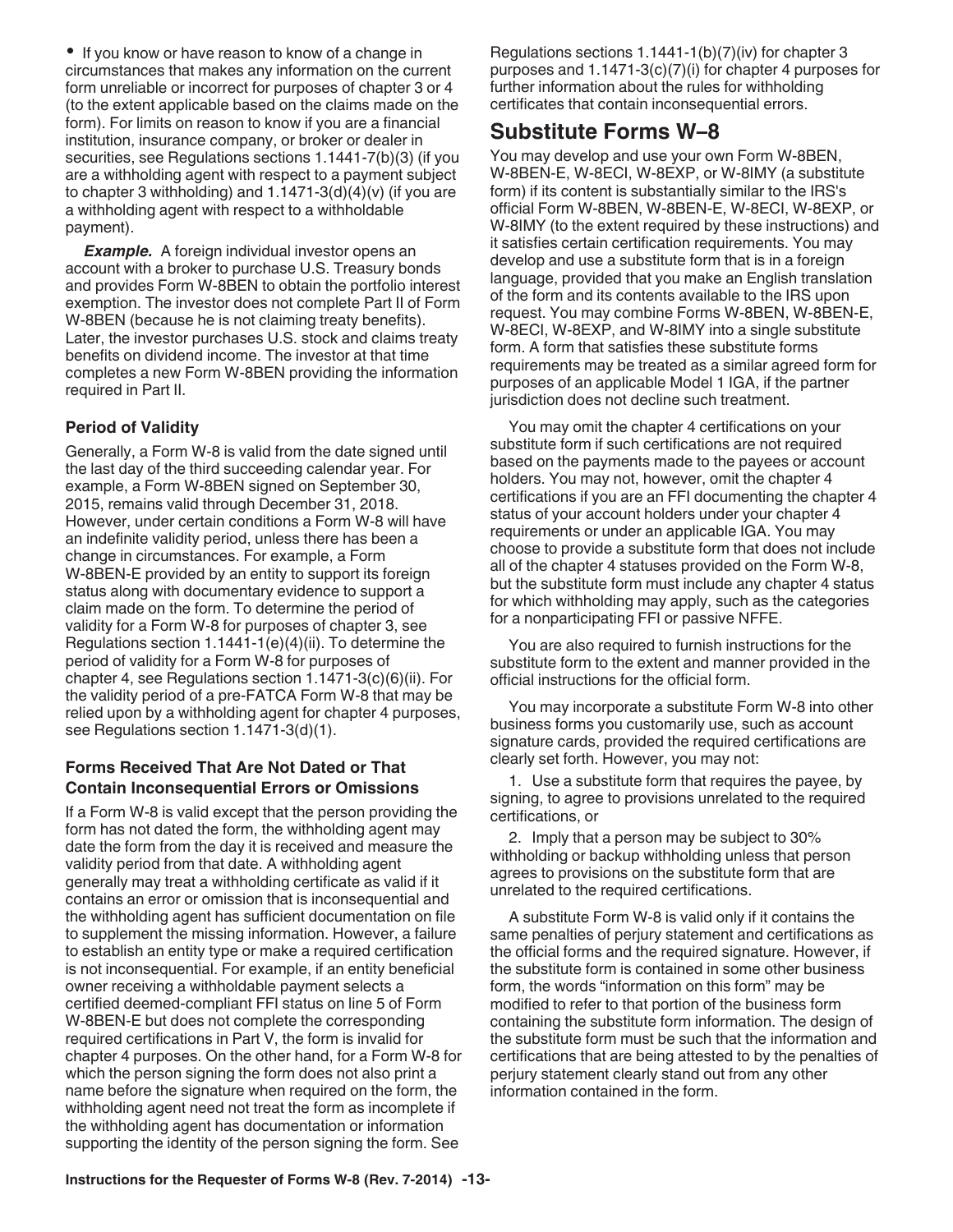#### **Content of Substitute Form**

**Form W-8BEN.** The substitute Form W-8BEN must contain all of the information required in Part I, lines 1 through 7, and line 8. The certifications in Part II must be included in a substitute form only if treaty benefits are claimed, and then only to the extent that the certifications are required. For example, Form W-8BEN, line 10, special rates and conditions (applicable to a claim for treaty benefits), is not required if this form is being requested from an individual receiving a payment of U.S. source dividends from stocks that are actively traded on an established securities market.

**Penalties of perjury statement.** The design of the substitute Form W-8BEN must be such that the information and certifications that are being attested to by the penalties of perjury statement clearly stand out from any other information contained on the form. Additionally, the following statement must be presented in the same manner as in the preceding sentence and must appear immediately above the single signature line: "The Internal Revenue Service does not require your consent to any provisions of this document other than the certifications required to establish your status as a non-U.S. individual and, if applicable, obtain a reduced rate of withholding."

#### **Non-IRS Form for Individuals**

A withholding agent may also substitute its own form for an official Form W-8BEN, regardless of whether the substitute form is titled as a Form W-8. The form must include the name and address of the individual that is the payee or beneficial owner, all countries in which the individual is resident for tax purposes, the individual's city and country of birth, and a tax identification number, if any, for each country of residence. The form may also request other information required for purposes of tax or anti-money laundering (AML) due diligence in the United States or in other countries.

*Penalties of perjury statement.* A non-IRS form for individuals must contain a signed and dated certification made under penalties of perjury that the information provided on the form is accurate and will be updated by the individual within 30 days of a change in circumstances that causes the form to become incorrect. However, the signed certification provided on a form need not be signed under penalties of perjury if the form is accompanied by documentary evidence that supports the individual's claim of foreign status. Such documentary evidence may be the same documentary evidence that is used to support foreign status in the case of a payee whose account has U.S. indicia as described in Regulations sections 1.1471-3(e) and 1.1471-4(c)(4)(i)(A).

**Form W-8BEN-E.** The substitute Form W-8BEN-E must contain all of the information required in Part I, lines 1 through 6, and lines 8 and 9 if a U.S. or foreign TIN (or a GIIN) is required. The certifications in Part II must be included in a substitute form if you are making a withholdable payment to a branch or disregarded entity owned by the payee that is a class of FFI identified in Part II operating in a jurisdiction other than the jurisdiction of residency of the entity named in Part I of the form. See discussion regarding payments to branches or disregarded entities in *[Further Notes for Validating Form](#page-6-0)* 

*[W-8BEN-E](#page-6-0)*, earlier in these instructions. The certifications in Part III must be included only if treaty benefits are claimed, and then only to the extent that the certifications are required. See *[Alternative Certifications Under an](#page-5-0)  [Applicable IGA](#page-5-0)*, earlier in these instructions, for circumstances in which the chapter 4 certifications may be replaced with alternative certifications.

**Penalties of perjury statement.** The design of the substitute Form W-8BEN-E must be such that the information and certifications that are being attested to by the penalties of perjury statement clearly stand out from any other information contained on the form. Additionally, the following statement must be presented in the same manner as in the preceding sentence and must appear immediately above the single signature line: "The Internal Revenue Service does not require your consent to any provisions of this document other than the certifications required to establish your status as a non-U.S. person, establish your chapter 4 status (if required), and, if applicable, obtain a reduced rate of withholding. "

**Form W-8ECI.** The substitute Form W-8ECI must contain all of the information required in Part I other than line 9. The certifications in Part II of Form W-8ECI must be included in a substitute form.

**Penalties of perjury statement.** The design of the substitute Form W-8ECI must be such that the information and certifications that are being attested to by the penalties of perjury statement clearly stand out from any other information contained on the form. Additionally, the following statement must be presented in the same manner as in the preceding sentence and must appear immediately above the single signature line: "The Internal Revenue Service does not require your consent to any provisions of this document other than the certifications required to establish your status as a non-U.S. person and that the income for which this form is provided is effectively connected with the conduct of a trade or business within the United States."

**Form W-8EXP.** The substitute Form W-8EXP must contain all of the information required in Part I, lines 1 through 5, line 7, if a U.S. TIN is required, and line 8. The substitute Form W-8EXP must also contain all of the statements and certifications contained in Parts II and III as applicable with respect to the purpose for which the form is provided, but a specific statement needs to be included (in its entirety) only if it is relevant to the type of entity providing the form. For example, if the only beneficial owners a U.S. withholding agent has as account holders are foreign governments for purposes of both chapters 3 and 4, the withholding agent may use a substitute Form W-8EXP that contains the required information in Part I, plus the required statements and certifications from Parts II and III that are related to foreign governments, as opposed to the certifications for other types of entities that would otherwise be providing the Form W-8EXP.

**Penalties of perjury statement.** The design of the substitute Form W-8EXP must be such that the information and certifications that are being attested to by the penalties of perjury statement clearly stand out from any other information contained on the form. Additionally, the following statement must be presented in the same